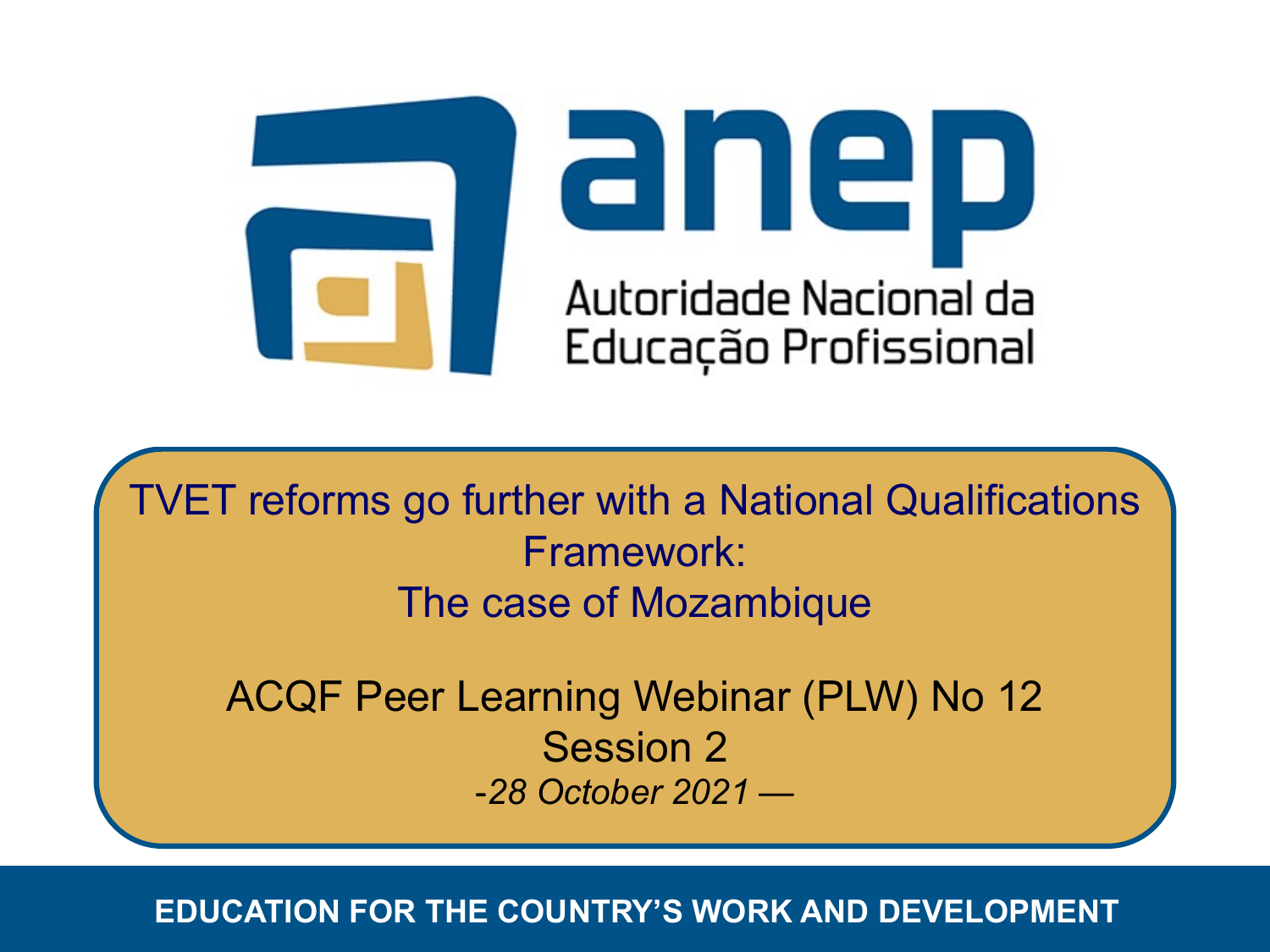

# EXECUTIVE SUMMARY

- **1. Vocational Education Reform**
- 1.1 Objectives
- 1.2 Change

## **2. Results of the Reform**

- 2.1 Adoption of the Law on Vocational Education
- 2.2 Concept of vocational education
- 2.3 Competences of ANEP
- 2.4 Implementation of the National Professional Qualifications System (SNQP)
- 2.5 The National Framework of Professional Qualifications (QNQP)
- 2.6 The QNQP and the RPL System
- 2.7 The CNQP
- 2.8 Participation of the business sector
- **3. Main Challenges of Vocational Education Reform**
- **4. The National Qualifications Framework**
- 4.1. Participative development, Consensus and Dissemination
- 4.2 NQF and current legislation
- 4.3 NQF Instrument and Vehicle for Social Justice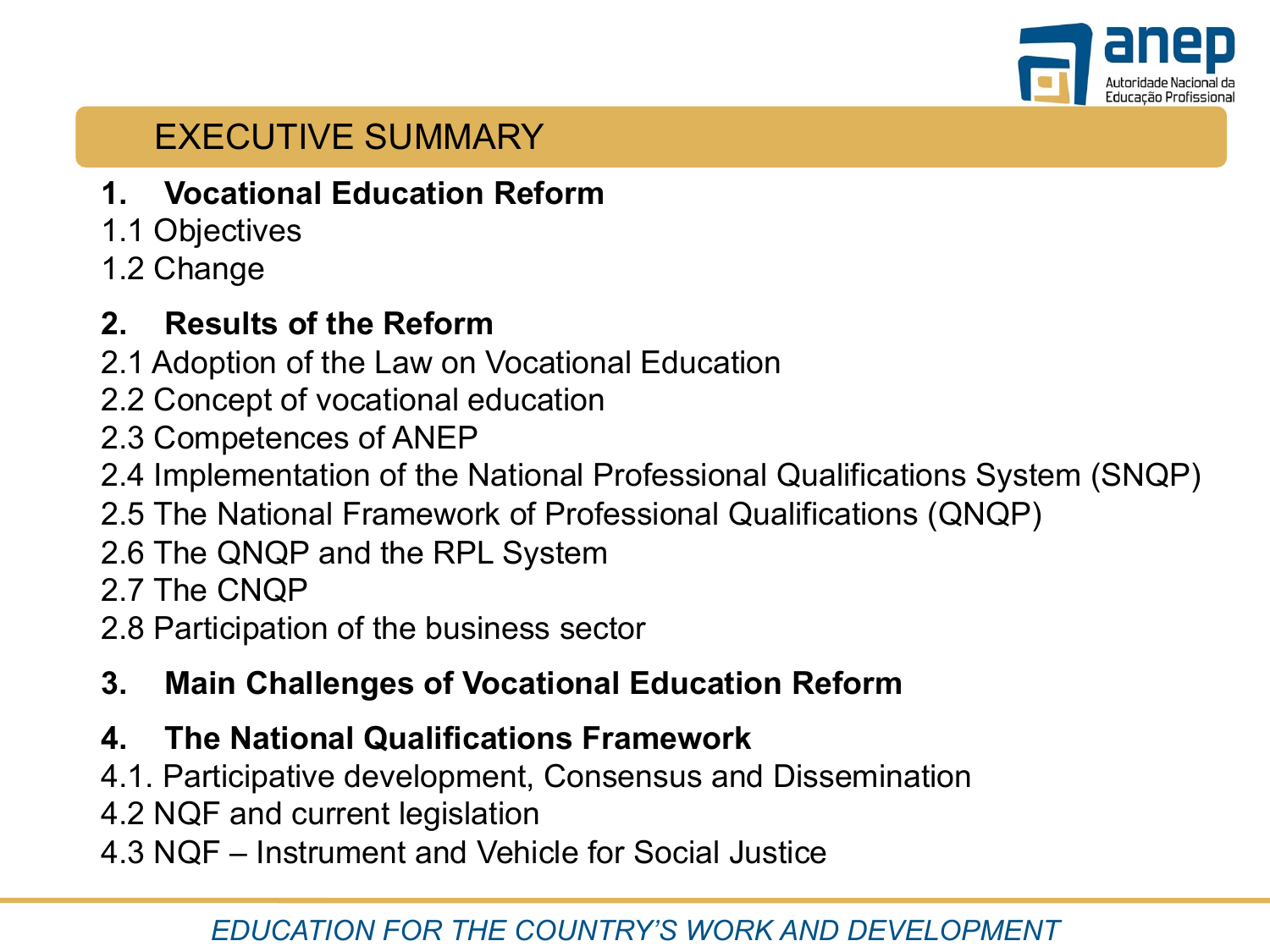

# 1. VOCATIONAL EDUCATION REFORM

## 1.1 OBJECTIVES

**The Government of Mozambique is undertaking a comprehensive** Vocational Education Reform **with the following objectives:**

- Establish, with the involvement of the social partners, an integrated, coherent, flexible and labour market driven vocational education system
- Equipping students/trainees with skills relevant to the labour market
- Involve the Productive Sector in the Governance and Financing of Vocational Education
- Contributing to increased production, productivity and competitiveness of the National Economy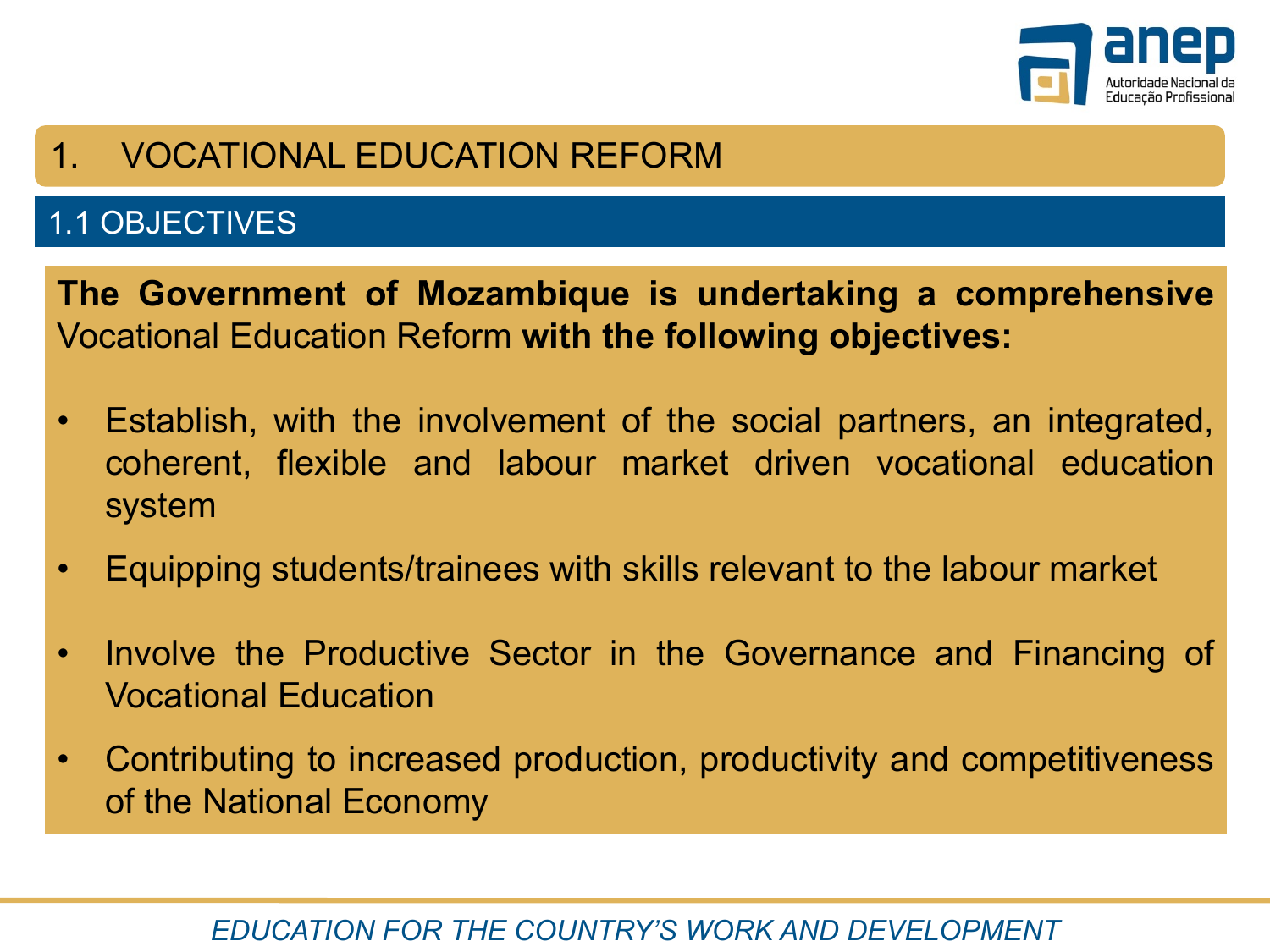

# 1. VOCATIONAL EDUCATION REFORM

#### 1.2. CHANGES UNDER WAY

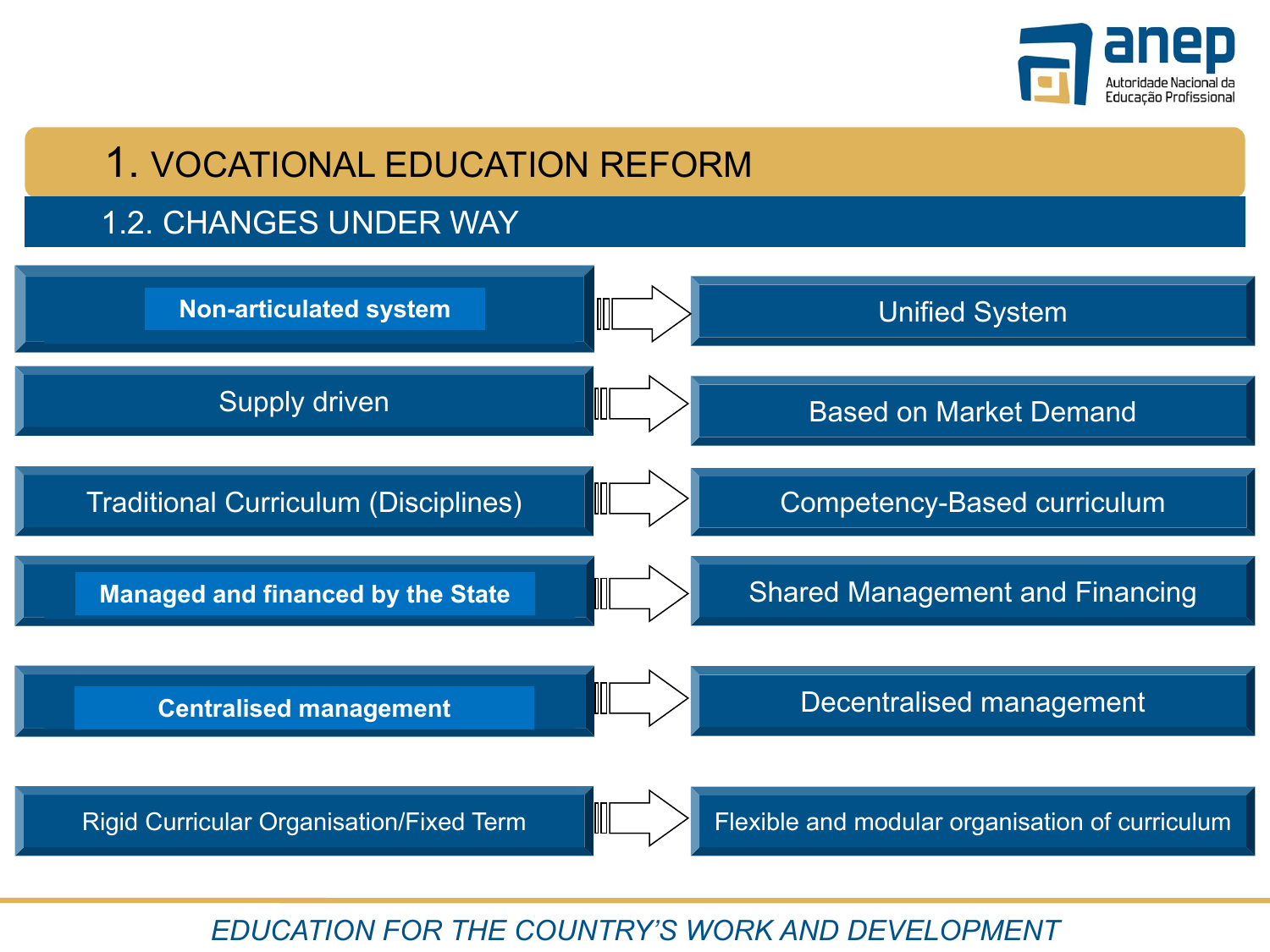

2.1 ADOPTION OF THE VOCATIONAL EDUCATION ACT

**Law No 23/**2014 revised and republished by **Law No 6/**2016

ü **Establishment of the** National Authority for Vocational Education (ANEP), **Regulatory and Quality Assurance Body for Vocational Education in Mozambique, with the following governance structure:** 

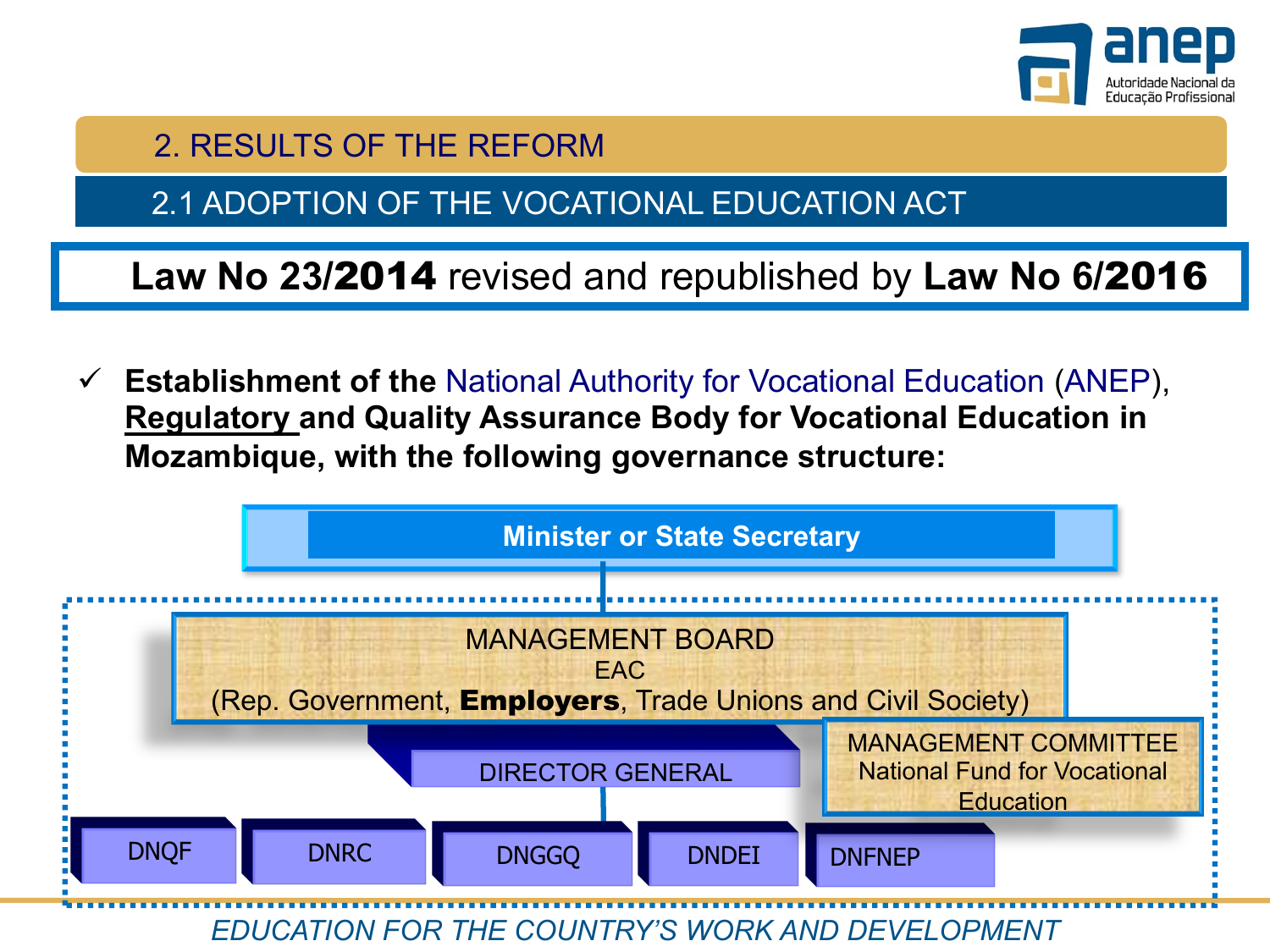

#### 2.2 CONCEPT OF VOCATIONAL EDUCATION

# **Vocational education**

| <b>Technical and</b><br>vocational<br>education      | <b>Vocational</b><br>training                   | <b>Higher</b><br><b>Vocational</b><br><b>Education</b>    | <b>Extra-</b><br><b>Institutional</b><br><b>Vocational</b><br><b>Training</b> |
|------------------------------------------------------|-------------------------------------------------|-----------------------------------------------------------|-------------------------------------------------------------------------------|
| Schools and<br><b>Technical</b><br><b>Institutes</b> | Vocational<br><b>Training</b><br><b>Centres</b> | <b>Higher</b><br><b>Institutes</b><br><b>Polytechnics</b> | Non-Formal or<br><b>Informal</b><br>Lifelong<br>Learning                      |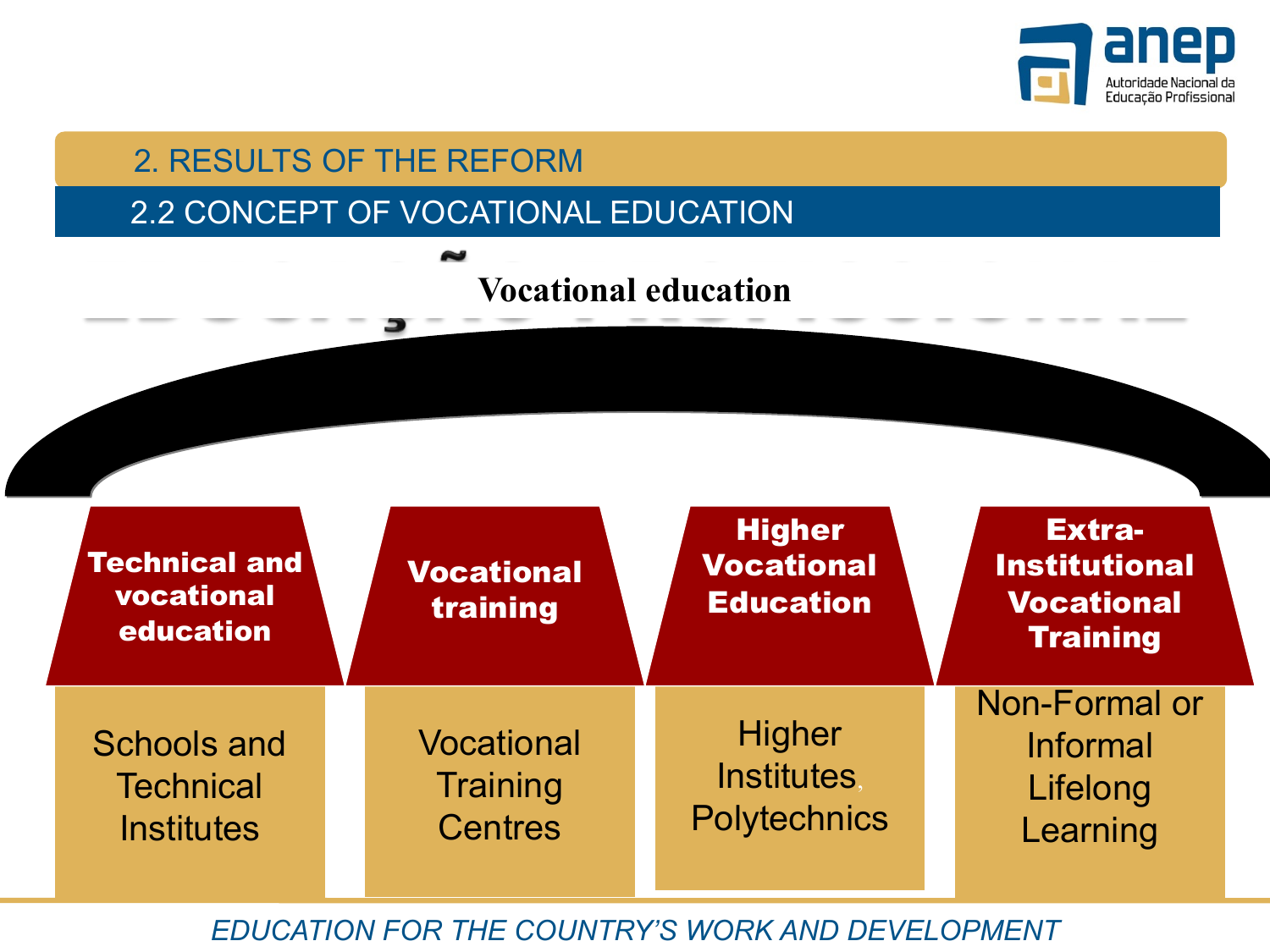

#### 2.3 COMPETENCES OF ANEP

- $\triangleright$  Manage the National Professional Qualifications Framework and supervise the implementation of all relevant mechanisms;
- $\triangleright$  Administer the National Fund for Vocational Education (FNEP);
- $\triangleright$  Establish and record standards of competence and qualifications National Catalogue of Professional Qualifications;
- $\triangleright$  Registering and accrediting professional education ombudsmen and assessors;
- $\triangleright$  Certifying vocational education graduates;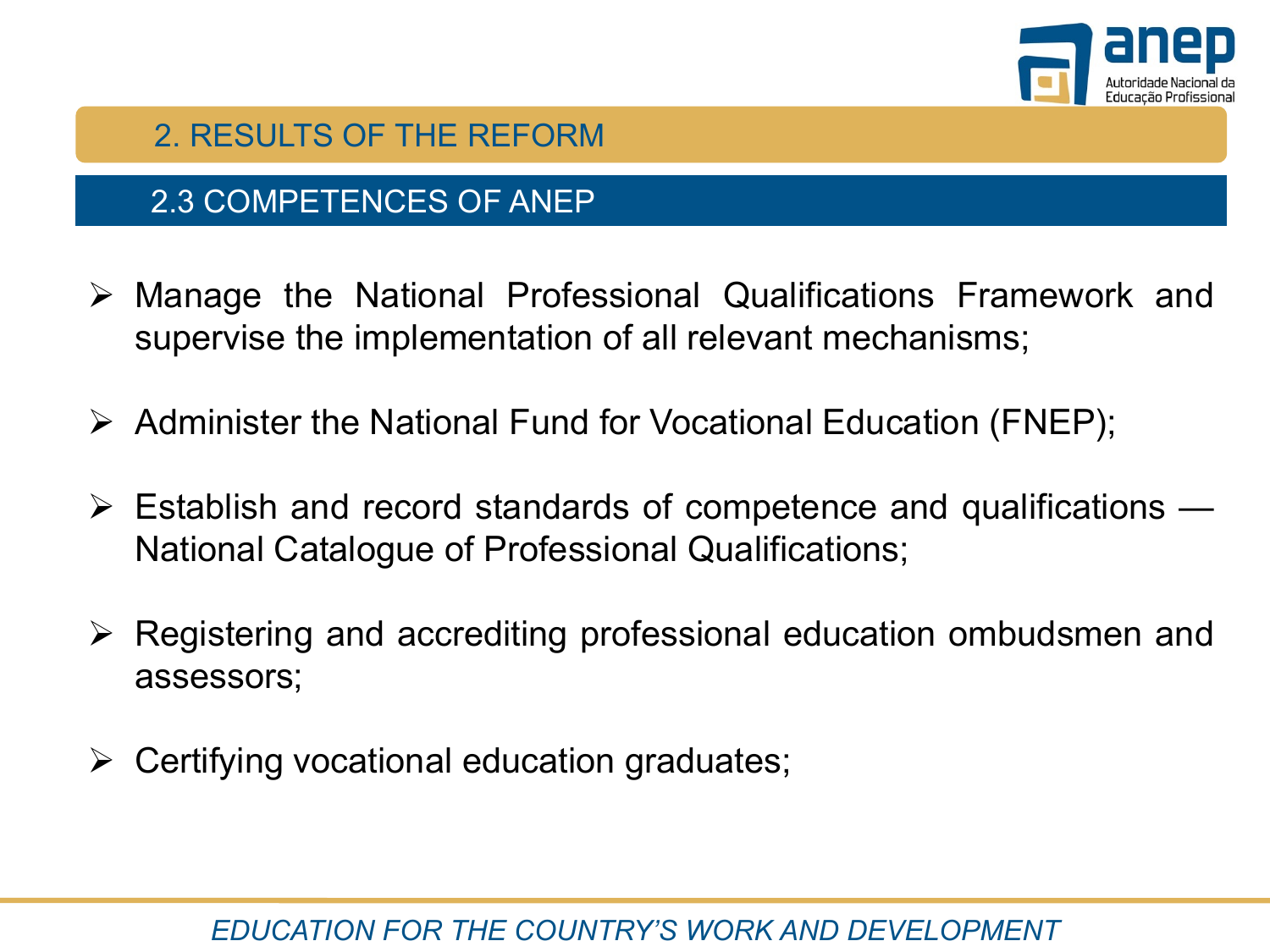

2.4 IMPLEMENTATION OF THE SNQP

- ü **Implementation of a** vocational education sub-system **based on the** National Professional Qualifications Framework (NQF-P)
- $\checkmark$  Implementation of the **National Catalogue of Professional Qualifications (CNQP)**
- ü **Introduction of a competency-based** training model **(Knowledge, Skills and Attitudes)**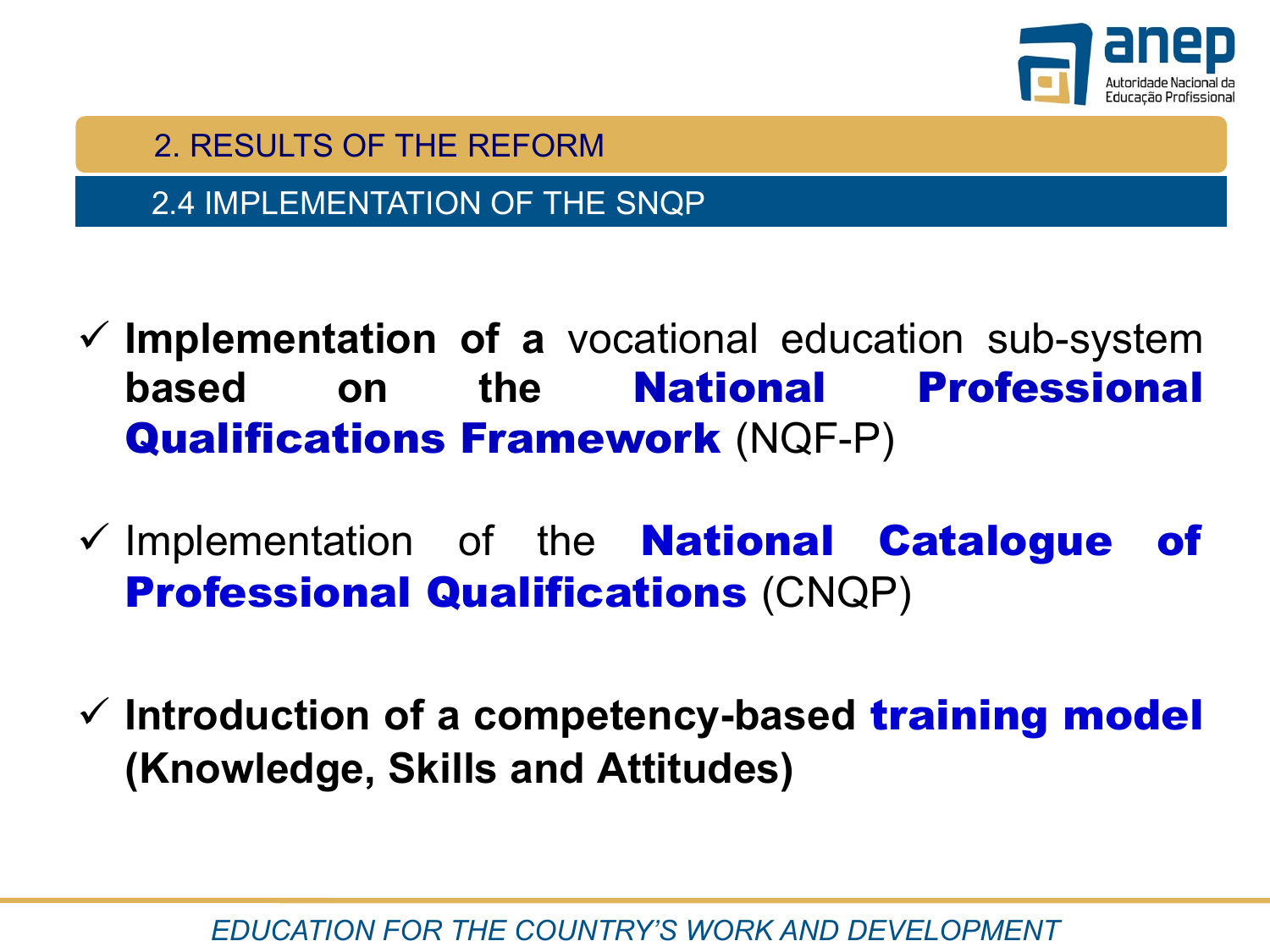

 $\longrightarrow$ 

## 2.5. THE NQF-P

**Why a** National Professional Qualifications Framework?

- The country had a General Education Sub-Framework and a Higher Education Sub-Framework. The Vocational Technical Education (ETP) was fully indexed to the two main levels of General Education: Basic and medium level.
- There were few entry and exit points from the System. Training was only of long duration and did not respond to the immediate needs of the labour market.
- Vocational training was not indexed to any level of certification and therefore no level of certification was recognised.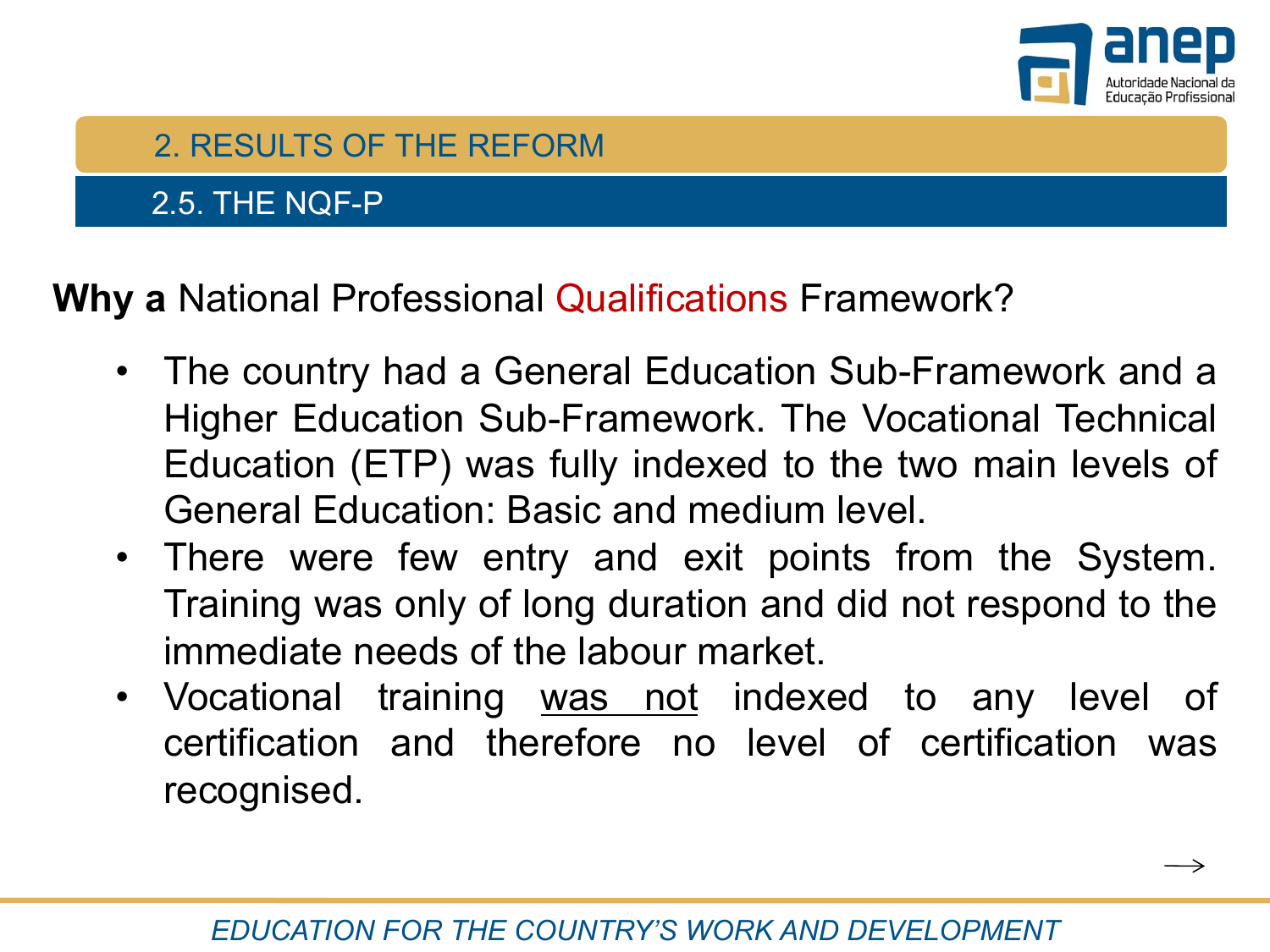

#### 2.5 THE NQF-P

#### **Why a National Professional Qualifications Framework (NQF-P)?**

- Levels of training of trainers and teachers were indexed to General Education and Higher Education degrees.
- The training model was not based on competencies.
- No level descriptors defined.
- It was almost impossible to do a comparison and / or recognition of professional qualifications obtained in other countries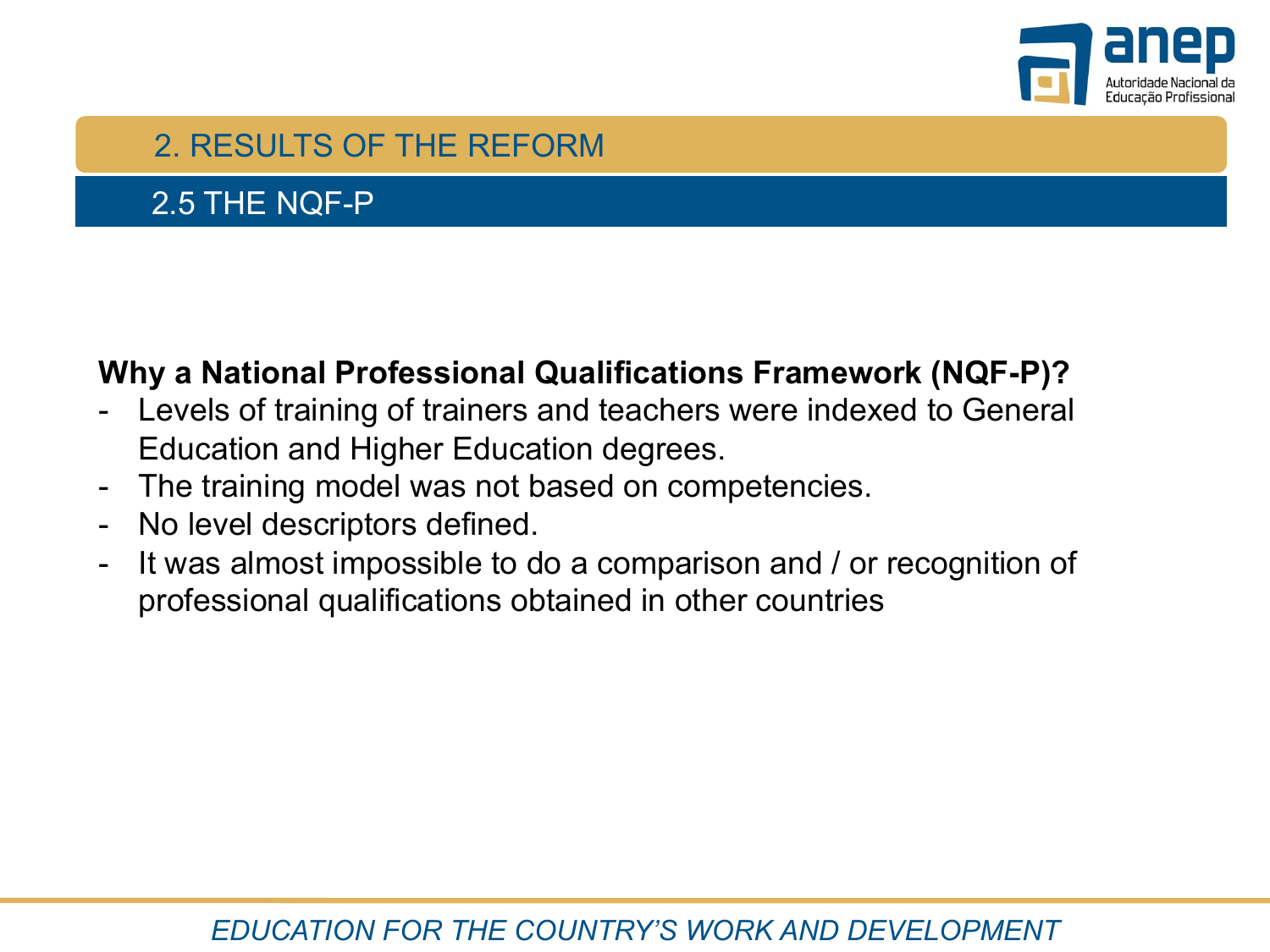

## 2.5 THE NLF

**The NQF-P was the main vehicle and instrument of the reform of Vocational Education in the country, because it encompassed all dimensions which needed reinforcement / improvement:**

- **Training flexibility**
- Transparency and clarity about the levels of training.
- National articulation and coherence of training.
- Valorisation and recognition of the different pathways of training, including extra-institutional (non-school based).
- Better dialogue with employers, through competence-based training, in accordance with the level descriptors which are the foundation of the NQF-P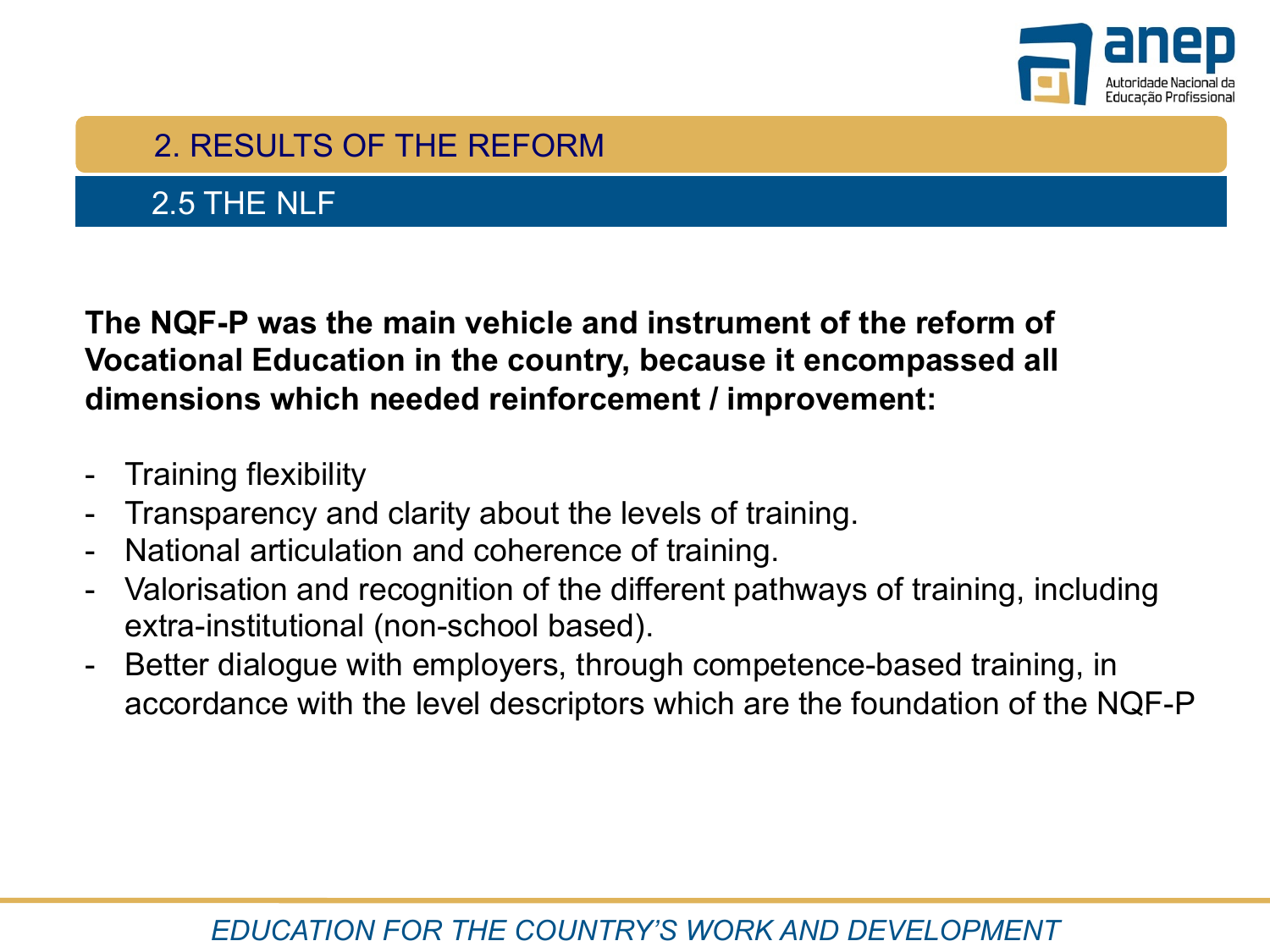

2.5 THE NQF

#### THE NQF:

- It was easy to understand and was well accepted by the society at large
- It has given greater value to vocational education and training pathways in the country
- § It has created a more respectful and fair environment for citizens with technical and professional skills
- **•** "Forced" the design of a National Qualifications Framework bringing together all other Sub-Frameworks
- **•** It has made it possible to compare qualifications, including those obtained outside the country, allowing more mobility for citizens.
- **•** It has made it possible to recognise and certify skills acquired throughout life.
- It has enabled citizens' employability
- **•** It has enabled better dialogue with other countries in the area of vocational education.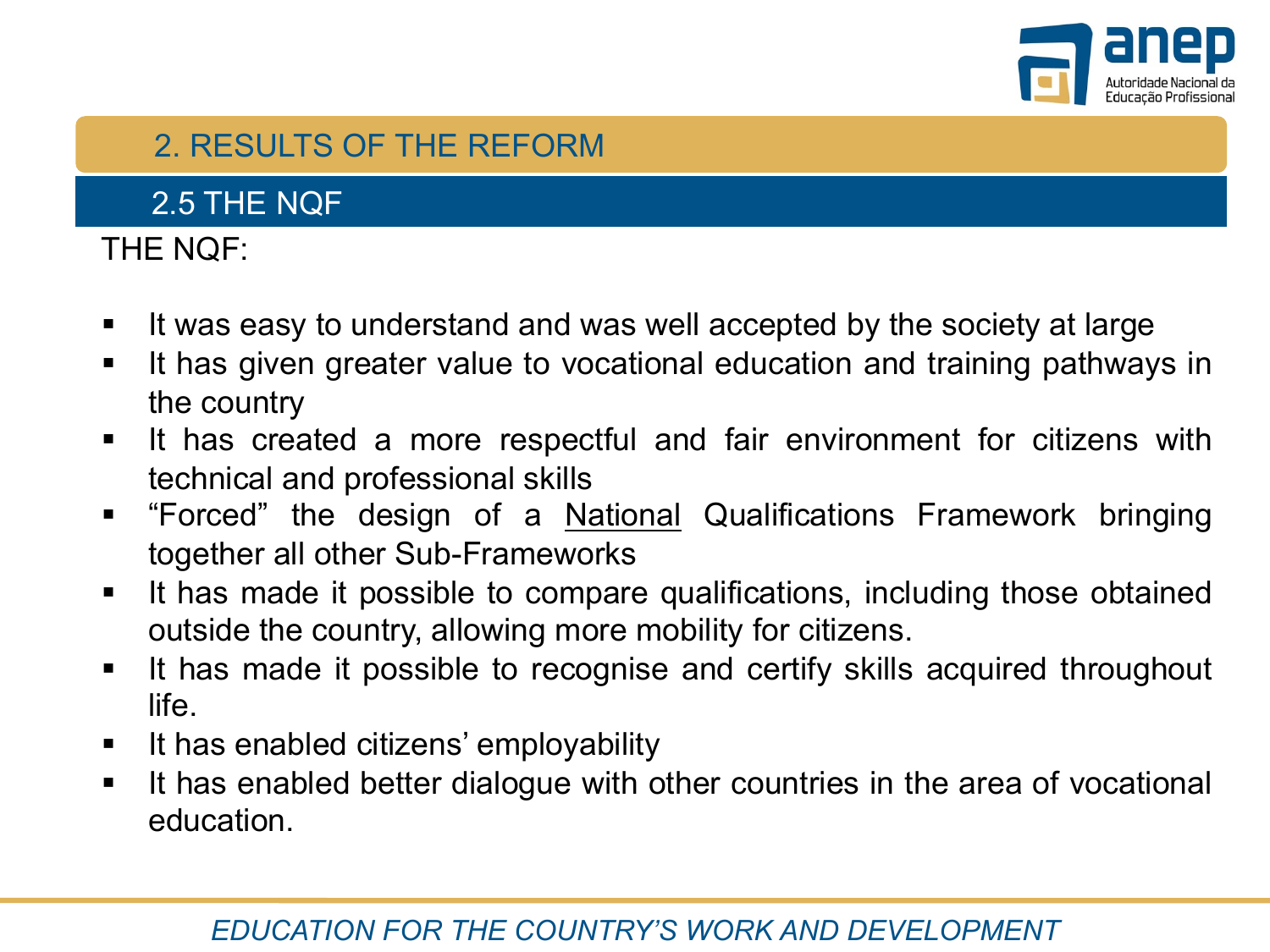

#### 2.6 THE NQP AND THE CAR SYSTEM

The NQF has made it possible to recognise and certify lifelong skills:

- § The Council of Ministers approved the System of Recognition of Acquired Skills (SRCA) — Decree 58/2021 of 17 August.
- Pilot actions of CAR are already underway in the areas of welding, electricity and plumbing.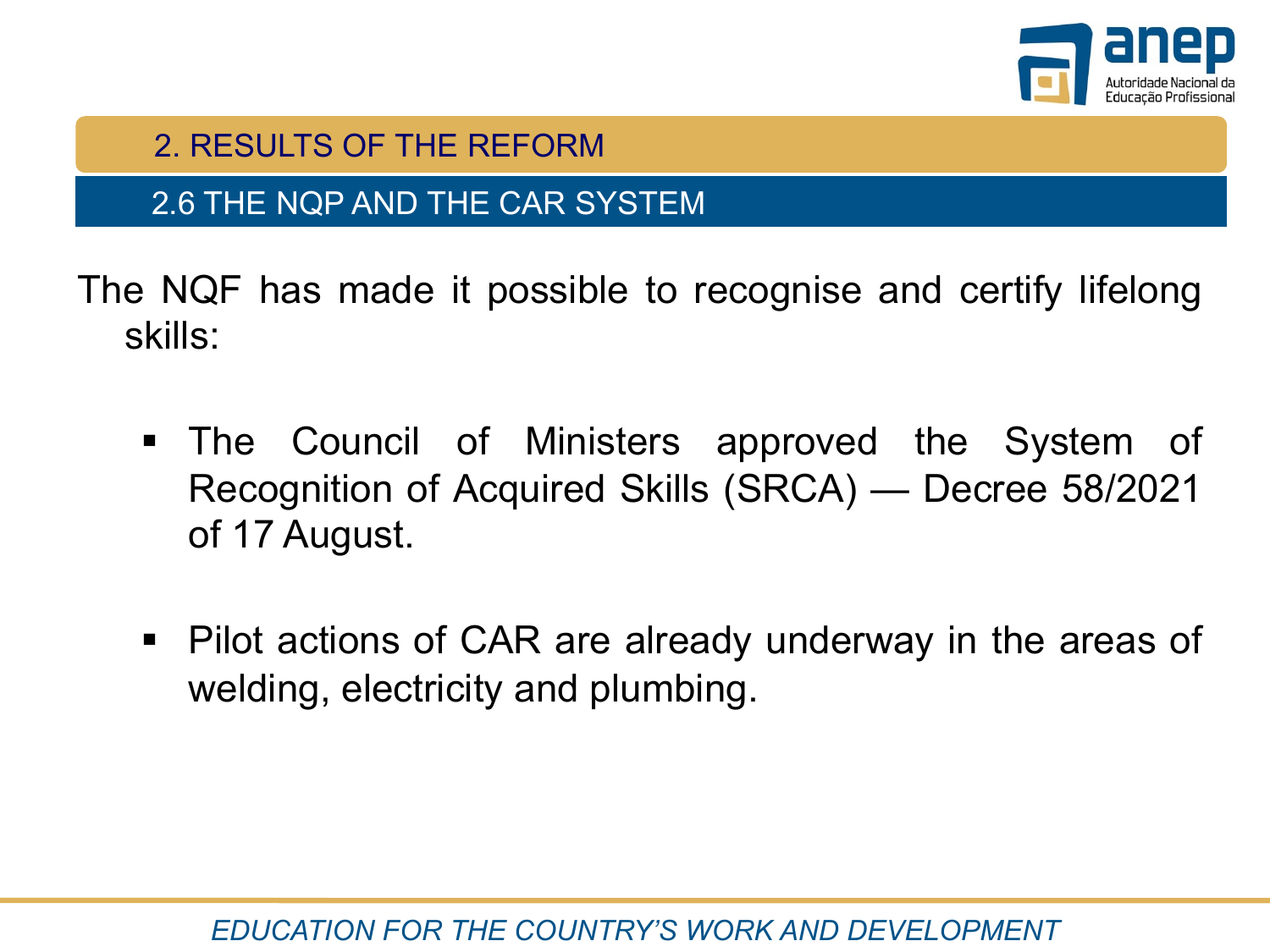

2.6 The NQP and CAR SYSTEM

Principles of the SRCA:

- Valorisation of learning from work experience and not just duration of service in a given job.
- Mandatory use of competency standards registered in the National Catalogue of Professional Qualifications.
- Matching the evidence of skills to be recognised with the requirements set out in the respective competency standards.
- Issuing, through the RCA process, the same certificates as those obtained through the formal training process.
- Providing guidance to candidates in order to strengthen and update their potential missing skills.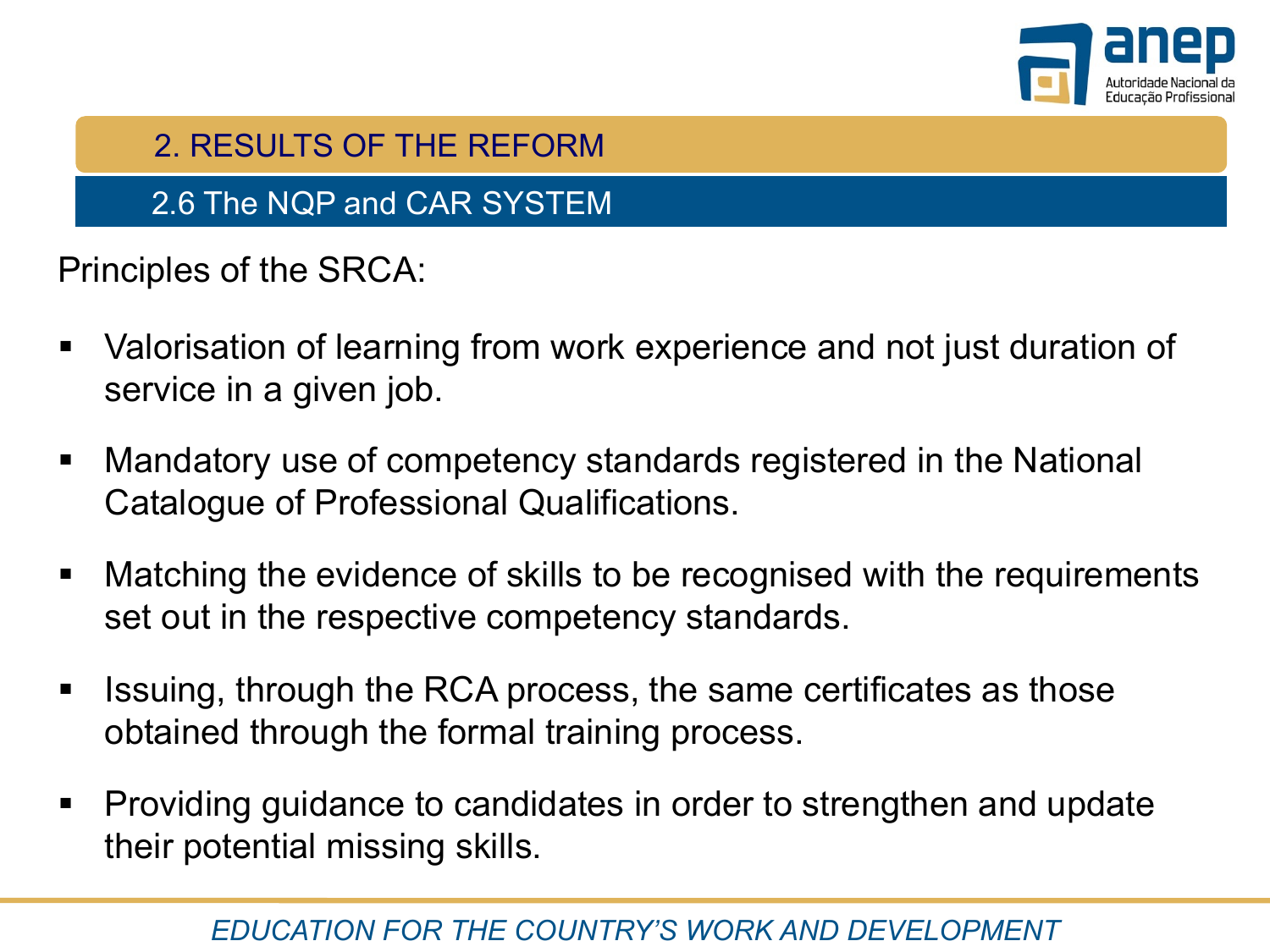

## 2.6 The NQP and CAR SYSTEM

SRCA objectives:

- § Guide, regulate and facilitate the certification of vocational skills and qualifications acquired through lifelong learning.
- Increase the employability of citizens by formalising skills acquired throughout their lives.
- Provide opportunities for further training for those who have left the formal training system at an early stage.
- § Provide social and formal recognition of skills acquired through lifelong learning.
- Provide an increased supply of qualified and certified professionals in relevant skills.
- § Create an opportunity for formal recognition of citizens' skills, enabling their professional careers to be developed within organisations and services.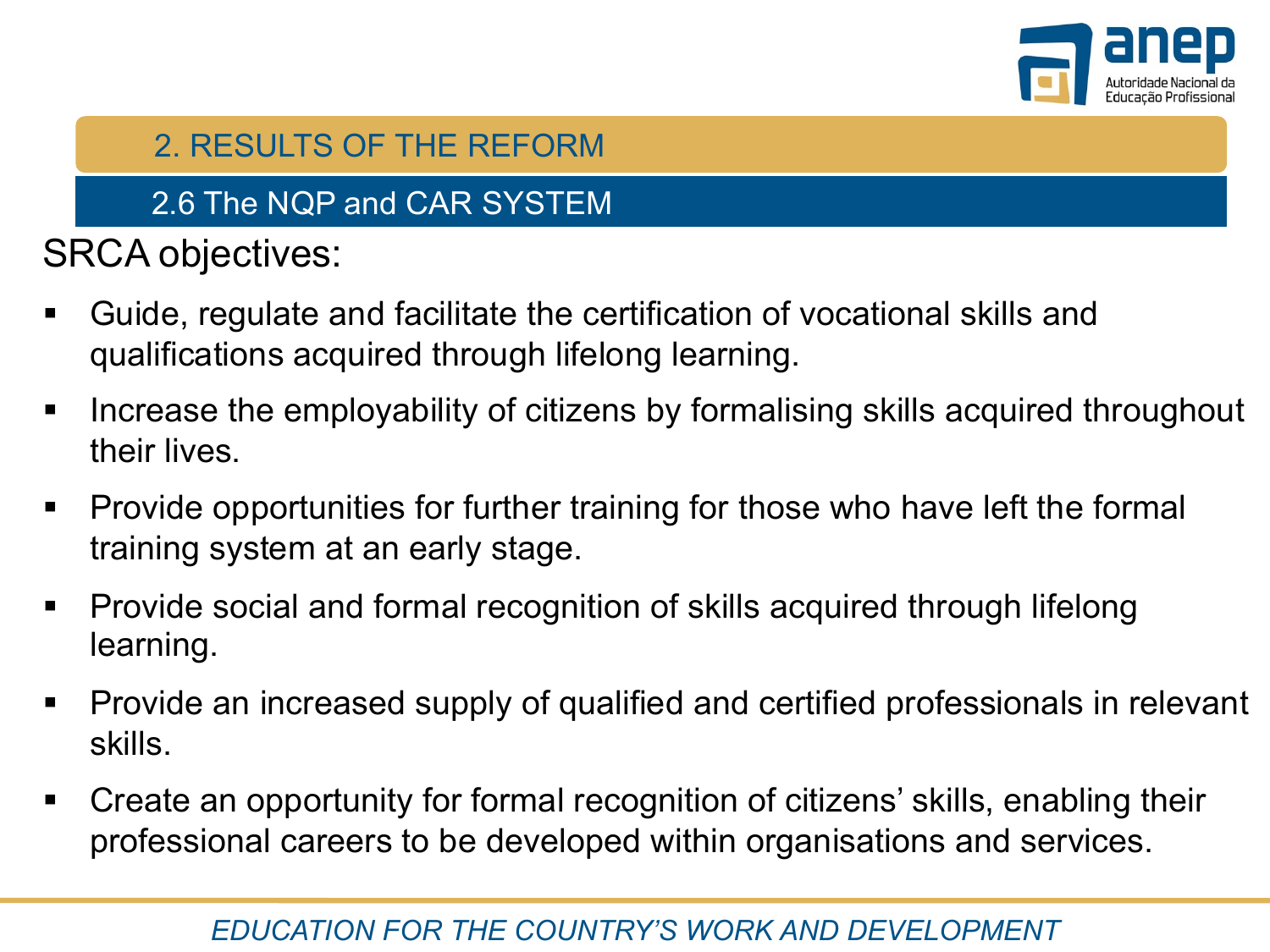

## 2.6 IMPLEMENTATION OF THE SNQP: NQPs and RCA (RPL) SYSTEM

## **Characterisation of the SRCA (RPL)**

- The SRCA is the mechanism through which extra-institutional vocational training forms part of the Sub-system for Vocational Education.
- The RCA (RPL) takes place in Centres of Recognition of Acquired Competences (CRCA) accredited by the Regulatory Body for Vocational Education
- Institutions of vocational education, public or private enterprises and institutions, whether or not providing vocational training, may constitute CRCAs.
- In the SRCA the assessment and validation of competences is subject to quality control measures set out in the RCA Regulation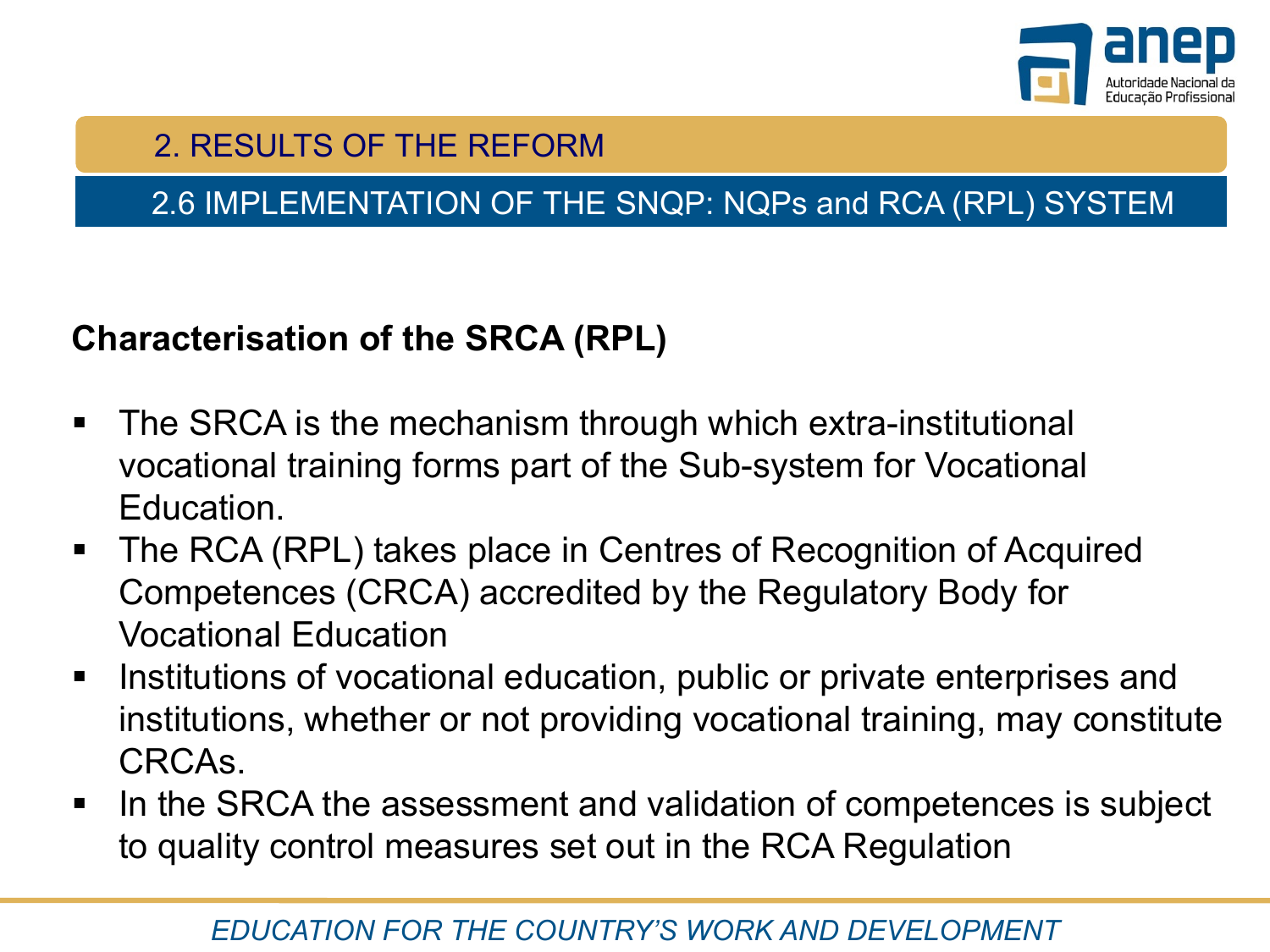

#### 2.7 THE CNQP

Professional qualifications are registered in the publicly accessible National Catalogue of Professional Qualifications (CNQP) online

The CNQP has an important strategic value:

- § Operationalises the NQP
- § Operationalises the direct link with employers
- § Provides an indication of training needs and possibilities in the country
- It is a tool for quality assurance and consistency of training
- Allows National Certification by ANEP

#### *EDUCATION FOR THE COUNTRY'S WORK AND DEVELOPMENT* EDUCATION FOR THE COUNTRY'S WORK AND DEVELOPMENT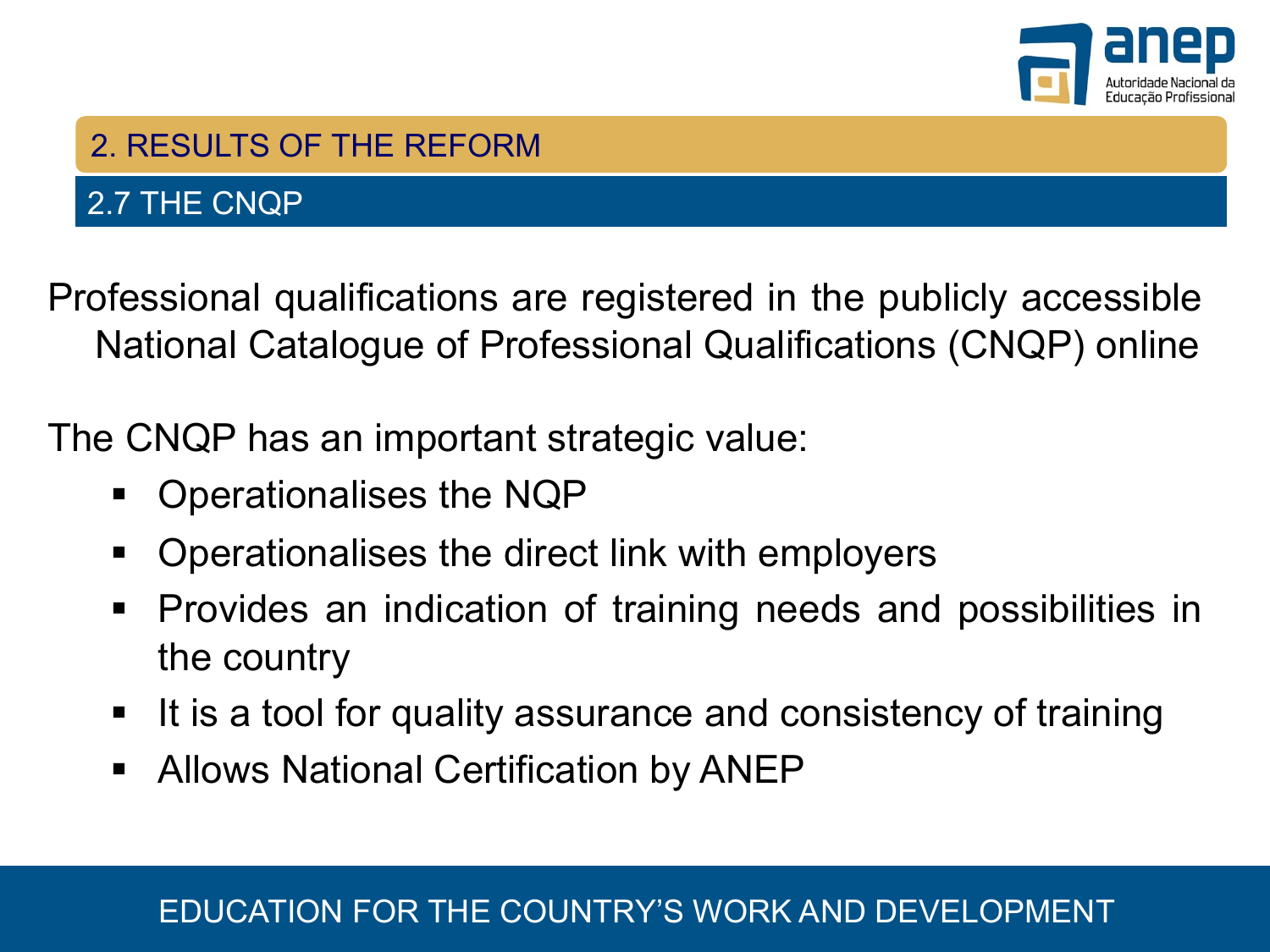

#### 2.7 THE CNQP

- Ø **Currently the CNQP has registered 151 qualifications and 19 independent modules, in the following areas:**
- **Office and Administration**
- **Agriculture**
- **Construction work**
- **Education**
- **Electricity**
- **Hydrocarbons**
- **Hotels & Tourism**
- **Laboratories**
- **Logistics**
- **Mechanical**
- **Mining**
- **Fisheries**
- **Physical Planning**
- **Health and Social Security**
- **ICT's**

#### *EDUCATION FOR THE COUNTRY'S WORK AND DEVELOPMENT* EDUCATION FOR THE COUNTRY'S WORK AND DEVELOPMENT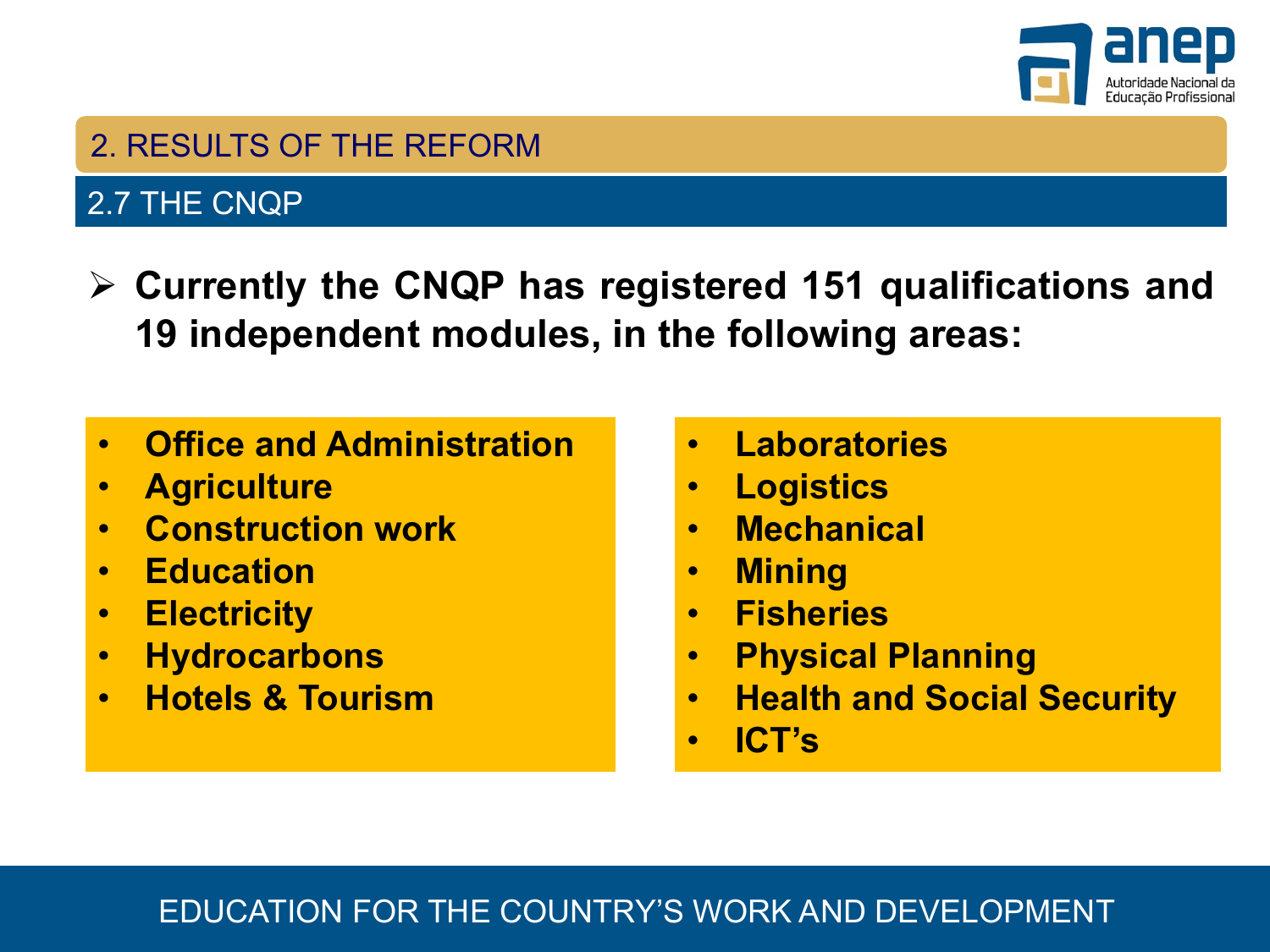

2.7. The CNQP — Quality assurance and relevance of the qualification design

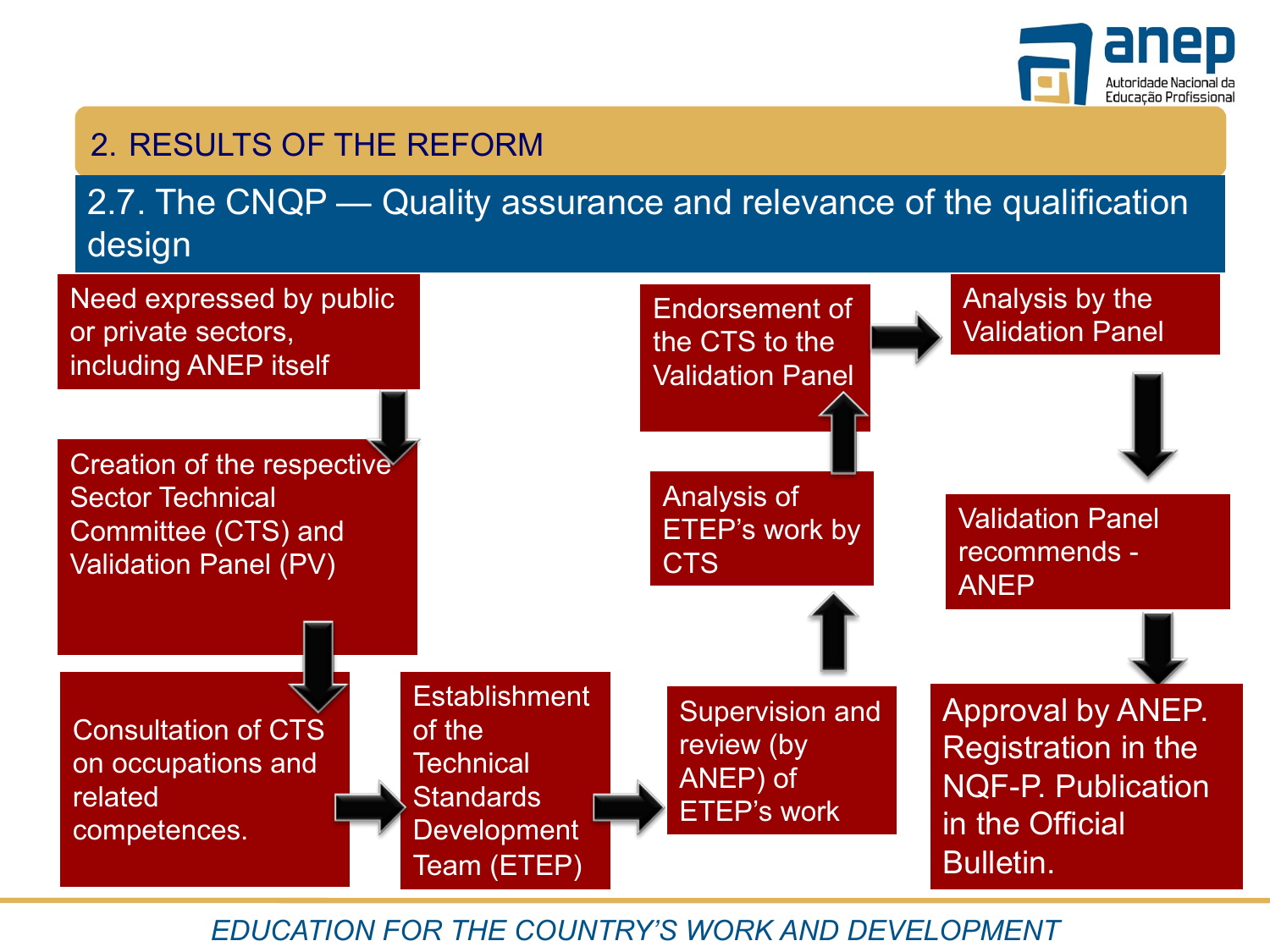

2.7 The CNQP — Quality assurance and relevance of the design of qualifications



Technical team for the development of standards (ETEP) Validation Panel (PV)

Approval by ANEP Registration in the CNQP Publication in the Off Bulletin

*EDUCATION FOR THE COUNTRY'S WORK AND DEVELOPMENT* EDUCATION FOR THE COUNTRY'S WORK AND DEVELOPMENT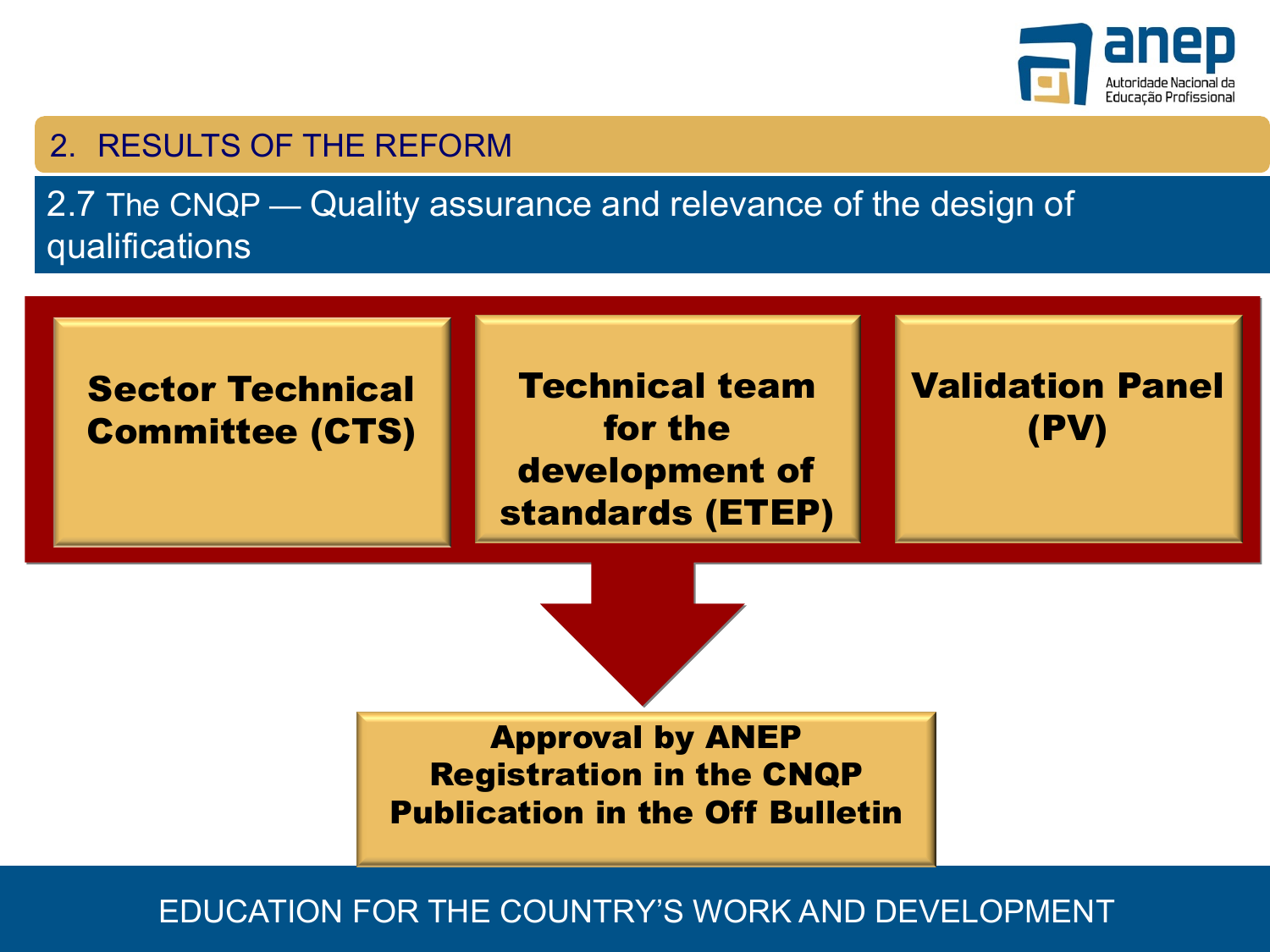

2.7 Quality assurance and relevance of the design of qualifications: Composition of the Sectoral Technical Committees

**The Sectoral Technical Committees (CTS) comprise:**

- § **Public sector employers**
- § **Private Employers (Companies, Associations, etc.)**
- § **Representative of the state Central Body of Vocational Technical Education**
- § **Representative of the state Central Body of Vocational Training**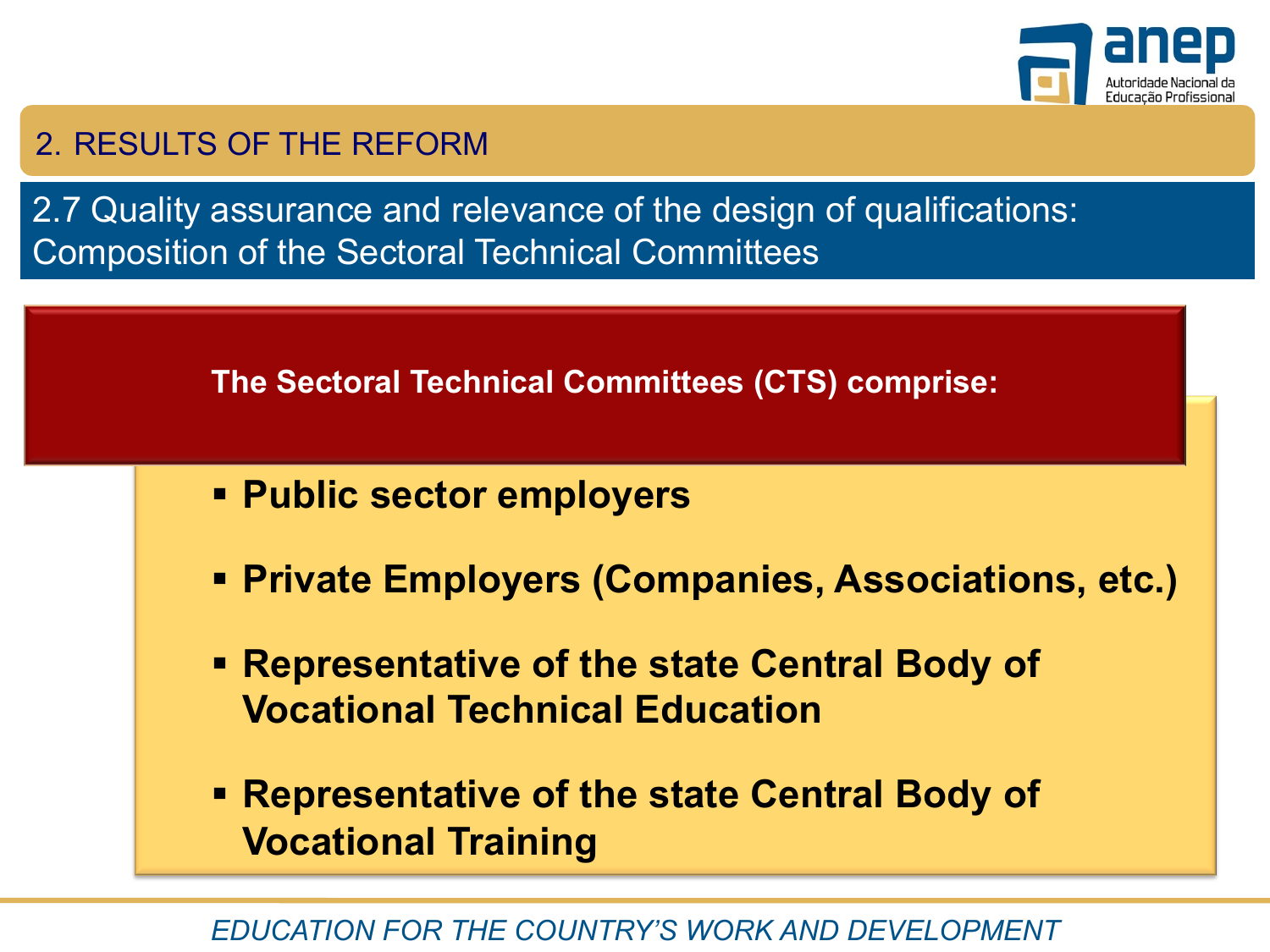

2.7 The CNQP — Quality assurance and relevance of design c

| <b>Catalogue A</b>                                                                                                                                                                                   |                                                                                                                                                                               |  | <b>Catalogue B</b>                                                 |                                                                                                                                                           |  |
|------------------------------------------------------------------------------------------------------------------------------------------------------------------------------------------------------|-------------------------------------------------------------------------------------------------------------------------------------------------------------------------------|--|--------------------------------------------------------------------|-----------------------------------------------------------------------------------------------------------------------------------------------------------|--|
| Who proposes?<br><b>EXAMEP</b> and<br>otherpublic entities<br><b>&gt;Enterprises</b><br>>Trade unions<br><b>&gt;Professional</b><br>associations<br>$\triangleright$ Training<br><b>institutions</b> | What?<br><b>&gt;Qualifications</b><br>with the<br>attribution of a<br>level of the NQF<br><b>&gt;Independent</b><br>modules<br><b>&gt;Compulsorycer</b><br><b>tifications</b> |  | Who proposes?<br><b>&gt;Private</b><br><b>certification</b> owners | What?<br>>International or<br>national<br><b>Certifications/</b><br><b>Qualifications or</b><br>modules<br><b>&gt;Compulsorycert</b><br><b>ifications</b> |  |

**Sources of information on** theneed for qualifications**:** §**Government Five-Year Plans <u>Information from the Labour Market Observatory</u>** §**Information to Employers**

#### *EDUCATION FOR THE COUNTRY'S WORK AND DEVELOPMENT* EDUCATION FOR THE COUNTRY'S WORK AND DEVELOPMENT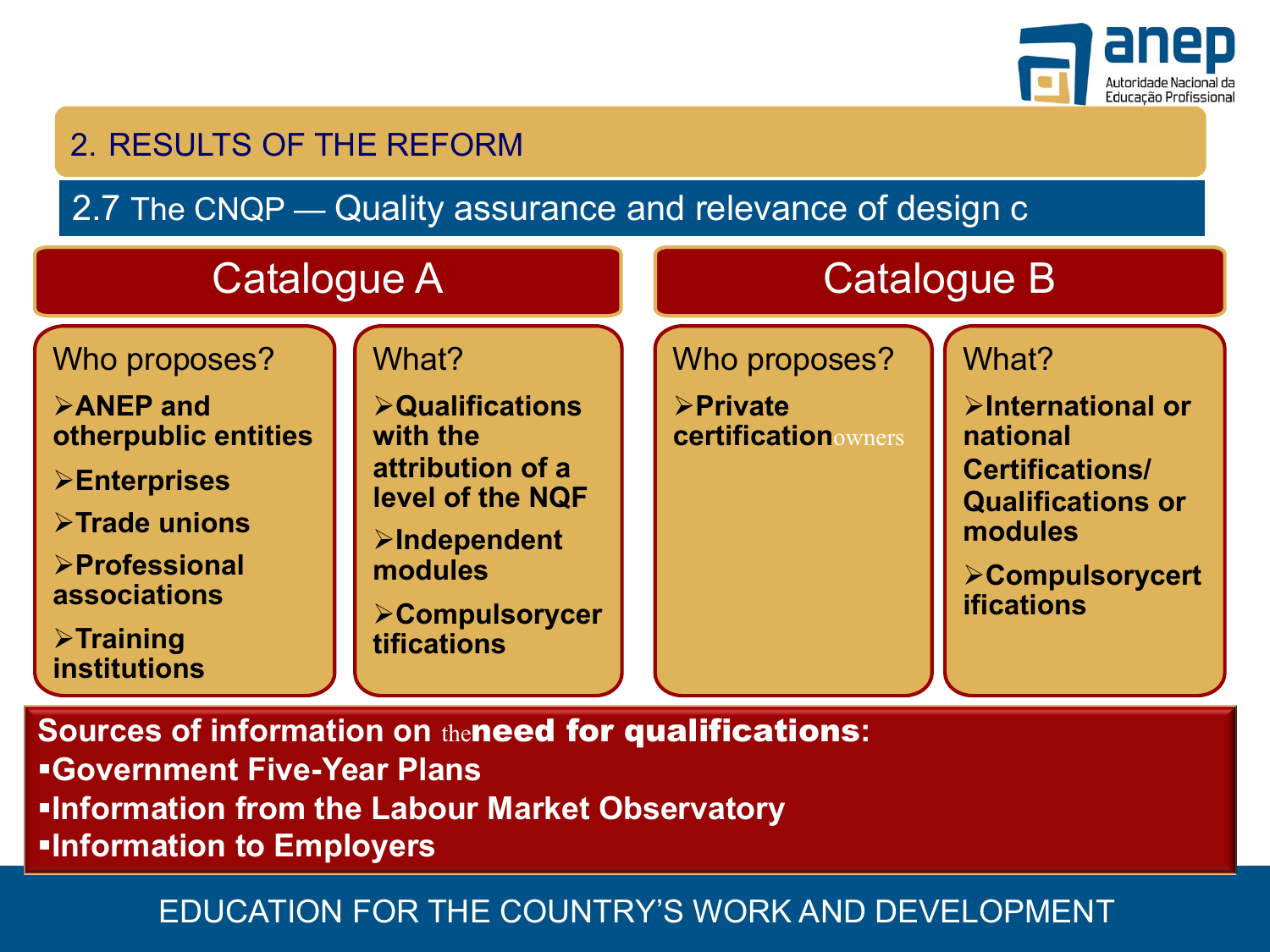

## 2.8 Participation of the business sector

In summary, the **Enterprise/Productive Sector** participates:

- On ANEP's Board of Directors
- In the National Fund for Vocational Education
- In the Sectoral Technical Committees
- In Qualifications Validation Panels
- External Verification of Assessment
- In the Management Committees of Institutes of Vocational Education
- In other partnerships with Institute of Vocational Education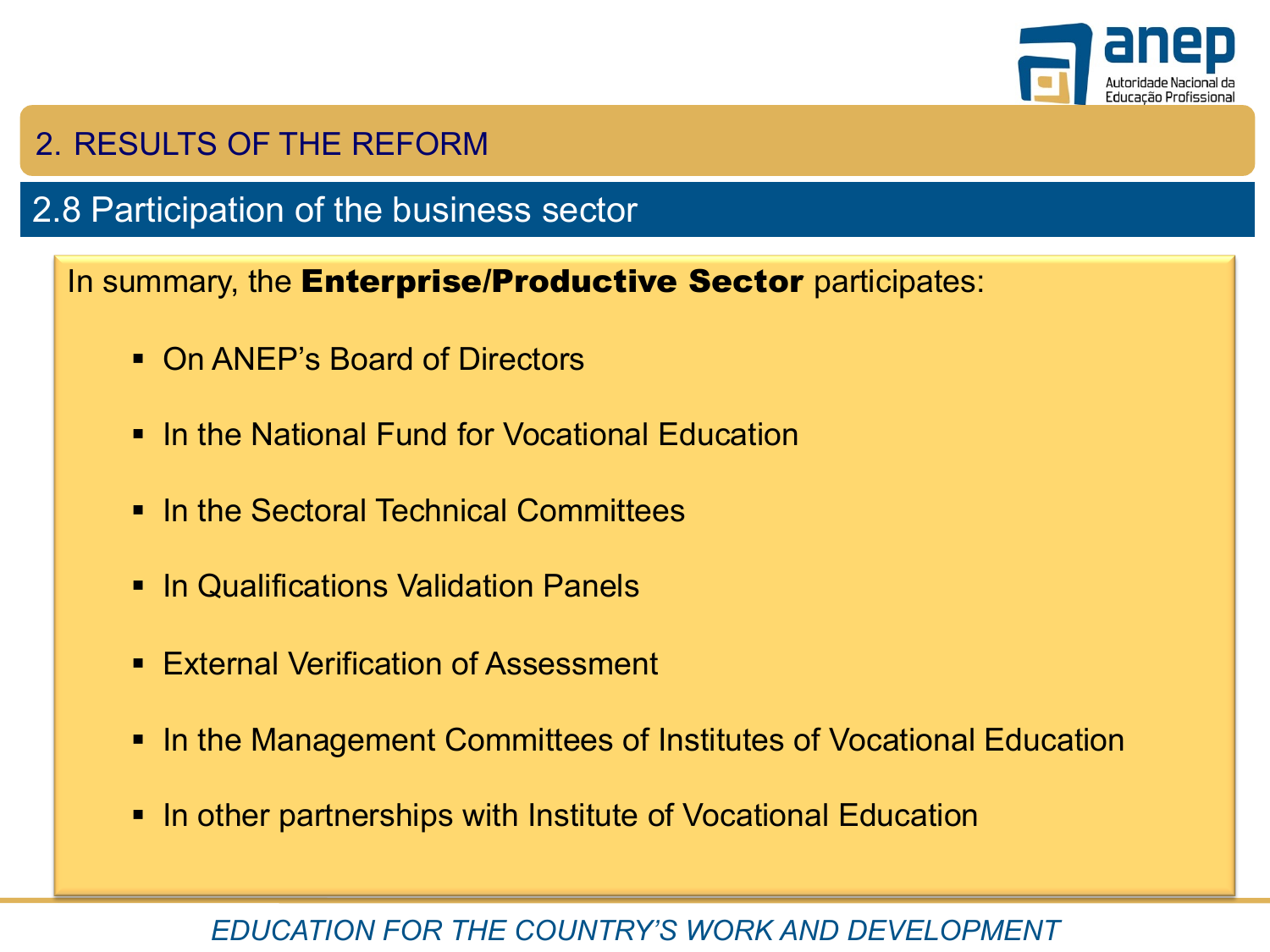

#### 3. MAIN CHALLENGES OF TVET REFORM IN THE COUNTRY

- $\triangleright$  Approval of the NQF as part of the vocational education sub-framework
- $\triangleright$  Implementation of the new training paradigm at national level:
	- Effective implementation of the NQF in the life of the country
	- § Updating/continuing relevance of the CNQP
	- § Investments in infrastructure, equipment and learning materials "*no omelets without eggs*"
	- Implementation of the competence-based training system: Consistency between qualifications/curricula, the methodologies used and the correct application of the Training Assessment System
	- Quality and Motivation of Trainers (technological and methodological training, EP Trainer Status)
	- **Management of institutions providing vocational education**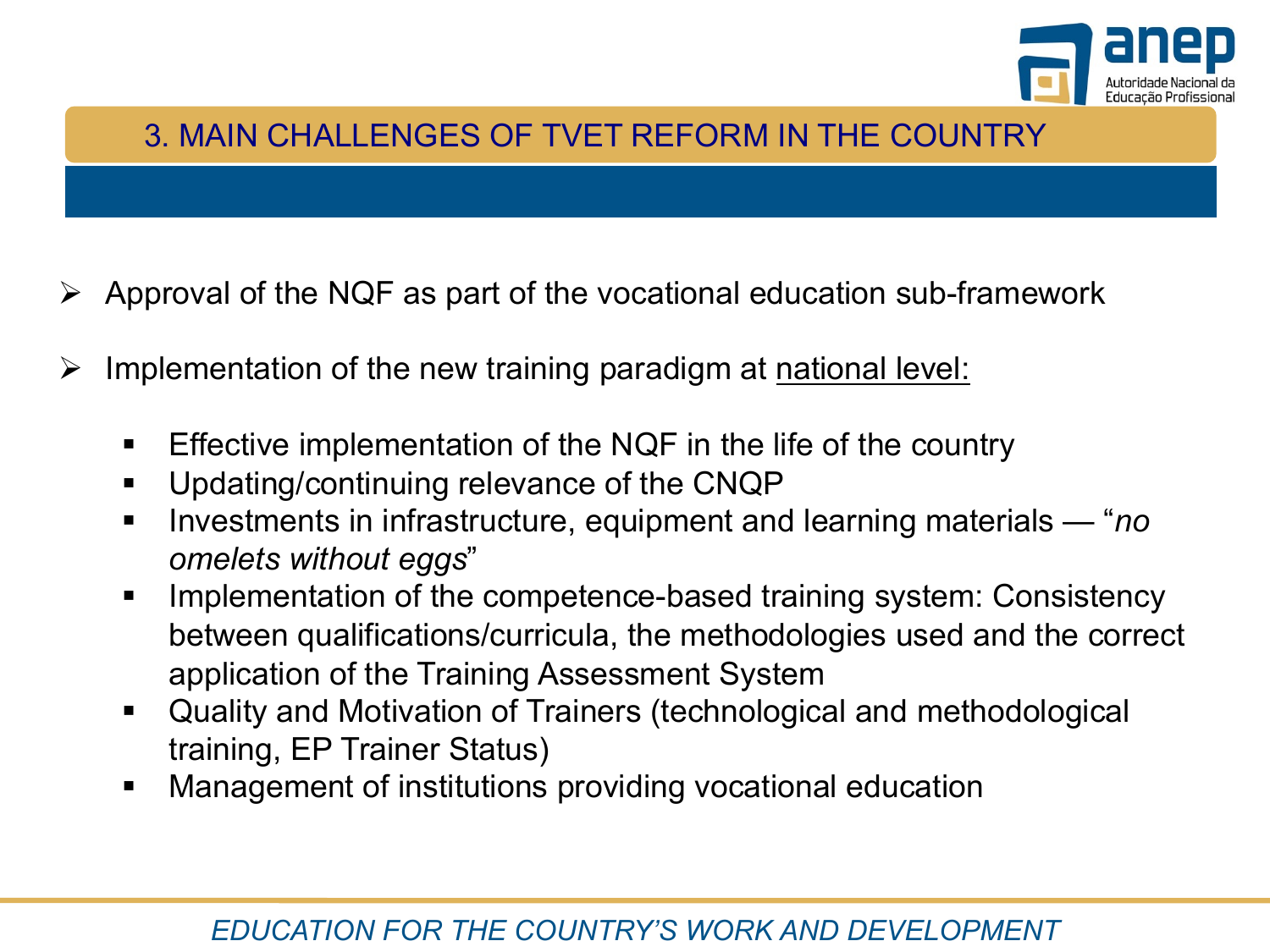

#### 3. MAIN CHALLENGES OF TVET REFORM IN THE COUNTRY

- $\triangleright$  Strengthening the link with the productive sector the involvement of the productive sector is one of the foundations of the ongoing reform
- $\triangleright$  Use of Distance Education methodologies and other digital platforms in Vocational Education (in the context of Skills Based Training)
- $\triangleright$  Implementation of the System Recognition of Acquired Competencies (SRCA)
- $\triangleright$  Increasing participation levels of girls/women in vocational education programmes in engineering, exact sciences, mathematics and technology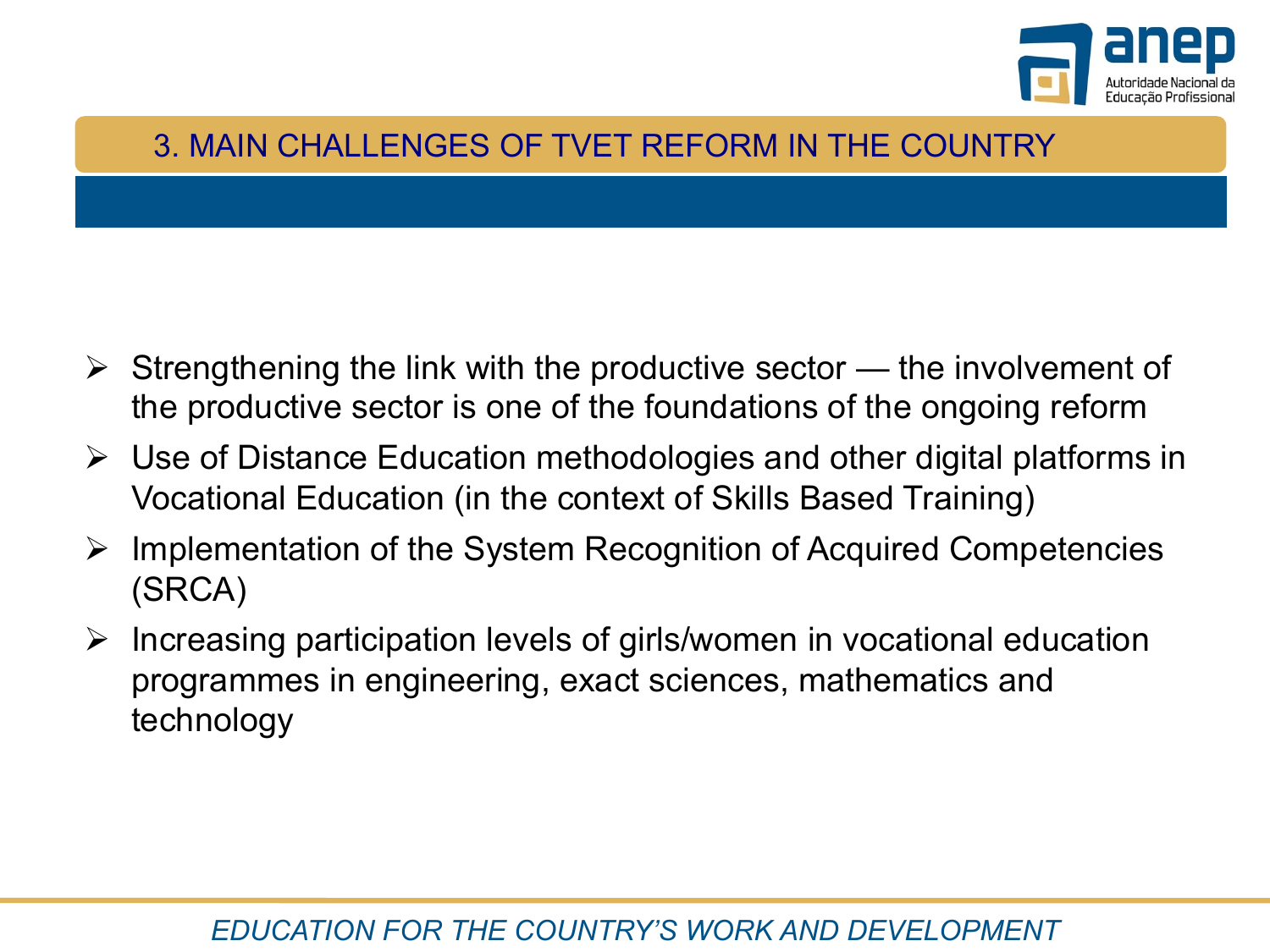

4. NATIONAL QUALIFICATIONS FRAMEWORK

Participating Development, Consensing and Dissemination

# **Developing the integrated National Qualifications Framework**

- $\Box$  Involvement at the highest level of:
	- Ø Ministry of Education and Human Development (MINEDH)
	- $\triangleright$  Ministry of Science and Technology and Higher Education (MCTES)
	- Ø State Secretary for Vocational Technical Education (SEETP),
	- $\triangleright$  State Secretary for Youth and Employment (seje)
	- $\triangleright$  ANEP
- $\Box$  Establishment of a technical NQF drafting group with representatives from all these sectors.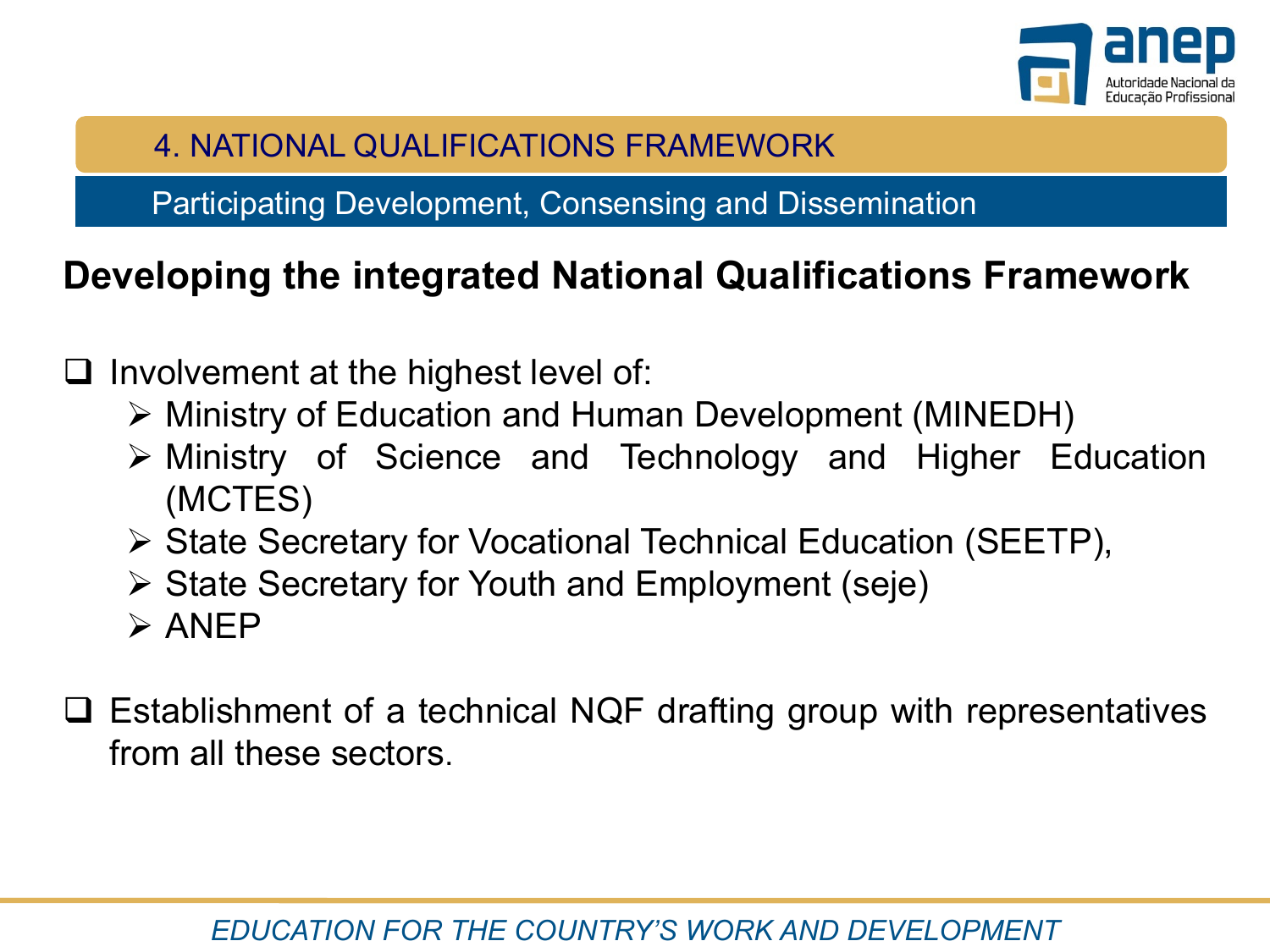

## 4. DEVELOPMENT OF THE NATIONAL QUALIFICATIONS

Participative Development, Consensus and Dissemination

Methodology (ongoing) followed in NQF drafting:

- 1. Study on concepts involved
- 2. Benchmarking
- 3. Collection and understanding of each sub-framework in the country
- 4. Discussion at quality assurance bodies of the various types and levels of training
- 5. Discussions involving ministries and other government bodies, education/training institutions, entrepreneurs, civil society associations and trade unions/professional organisations
- 6. Successive preparation of several "drafts" of NQF proposals
- 7. Preparation of the "final proposal" for NQF
- 8. Preparation of the draft Decree approving the NQF and its governing bodies
- 9. Socialisation and consensus building on the NQF "final proposal" (ongoing)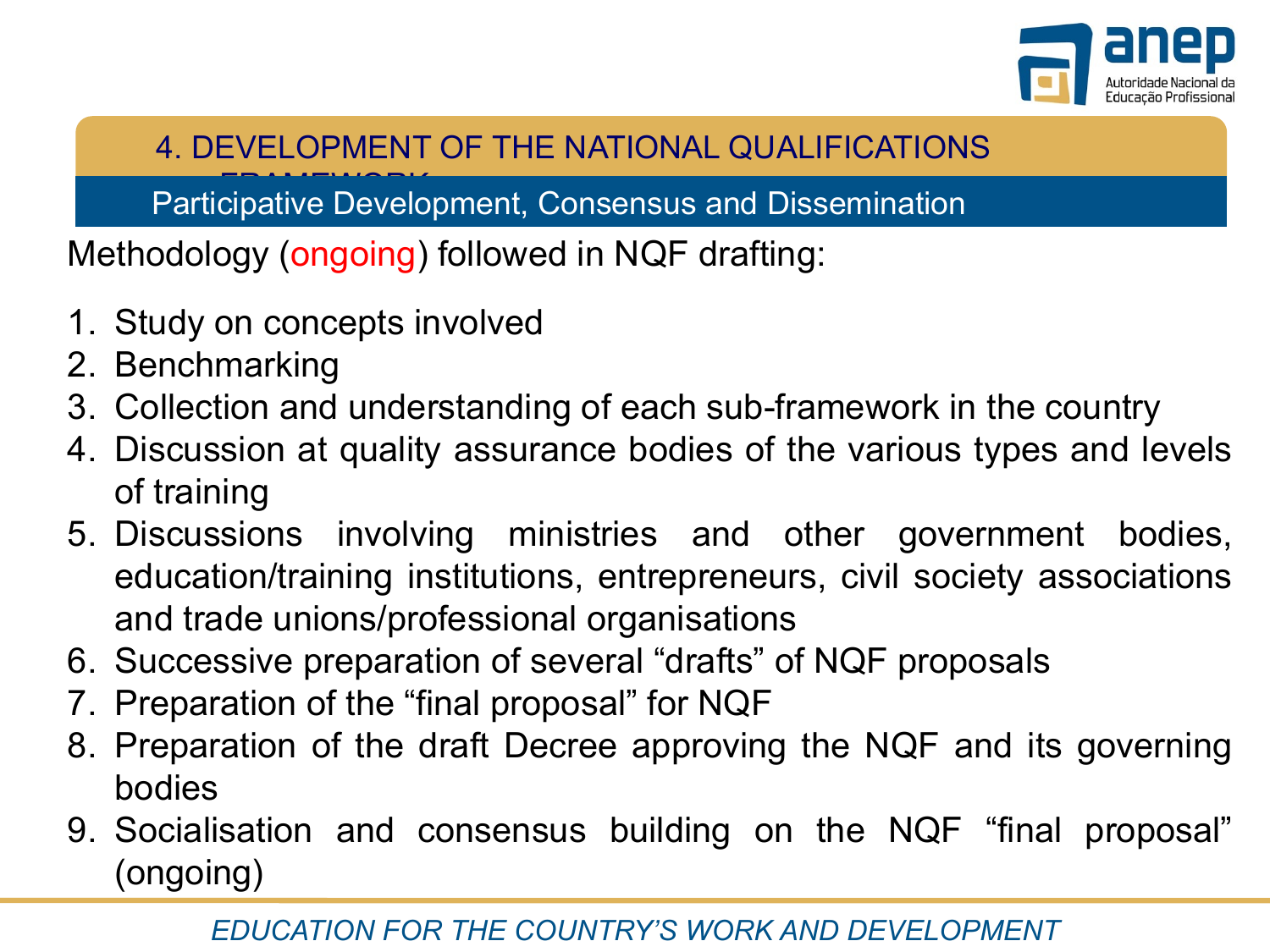

4. DEVELOPMENT OF THE NATIONAL QUALIFICATIONS

NQF and current legislation

The adoption of the NQF will require/lead to a reflection and/or revision of current legislation, such as:

- 1. Law on Vocational Education
- 2. The Licensing Decree of the Institutions of Vocational Education, particularly as regards the qualifications required of vocational education instructors for the various levels of the NQF
- 3. Higher Education Act
- 4. Definition of careers in the public sector, so far indexed only to the General Education sub-framework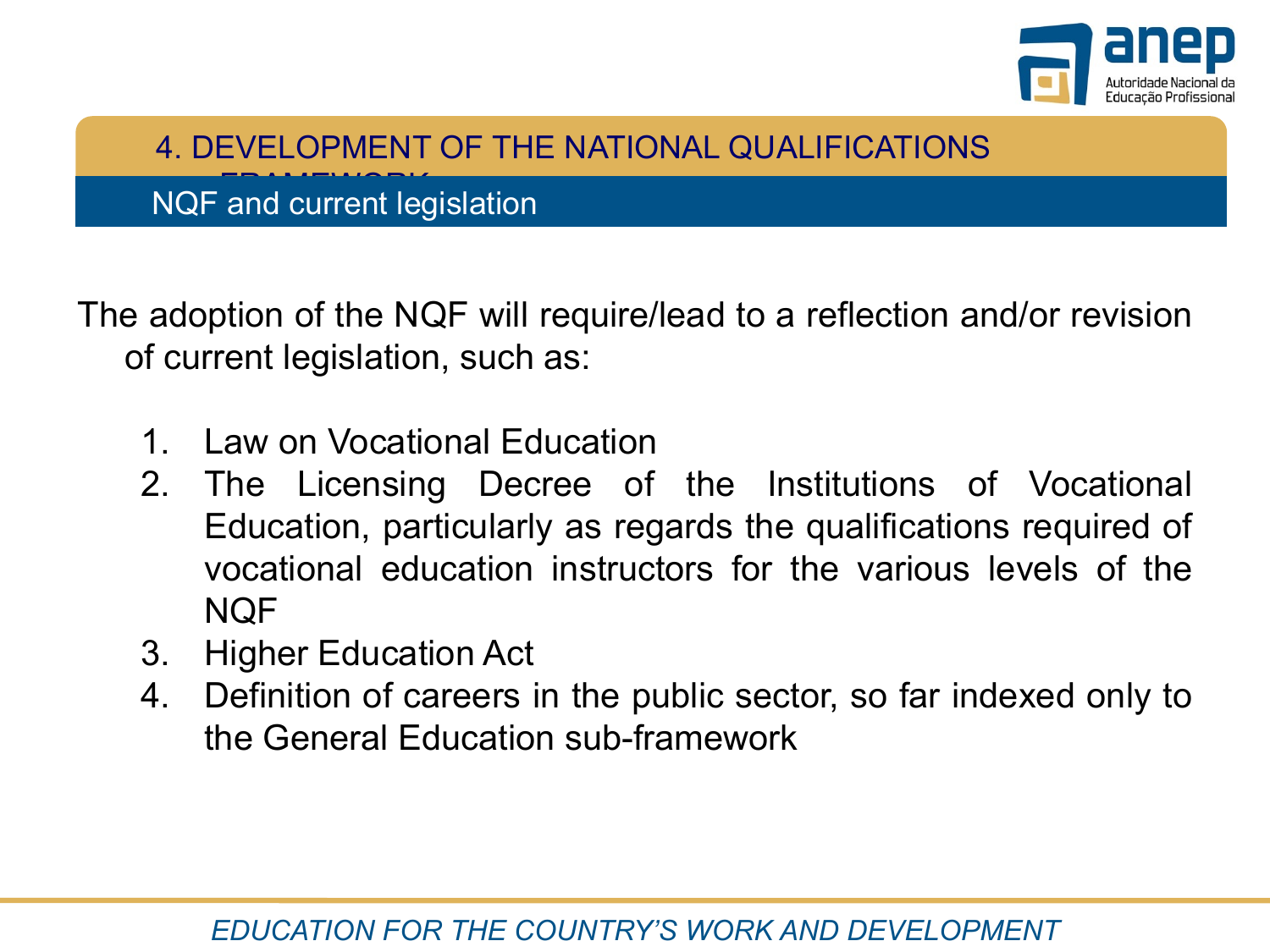

4. DEVELOPMENT OF THE NATIONAL QUALIFICATIONS

NQF — Social Justice Facility and Vehicle

The value of the NQF goes far beyond its technical aspects:

- § Contributes to the establishment of a culture of transparency and objectivity of criteria
- § Provides the basis for a clear and fair dialogue between different training/learning pathways
- **■** It lays down conditions for greater mobility and integration of citizens in their societies, contributing to an environment of respect, harmony and peace.
- § Contributes to increased knowledge, respect and dialogue between countries